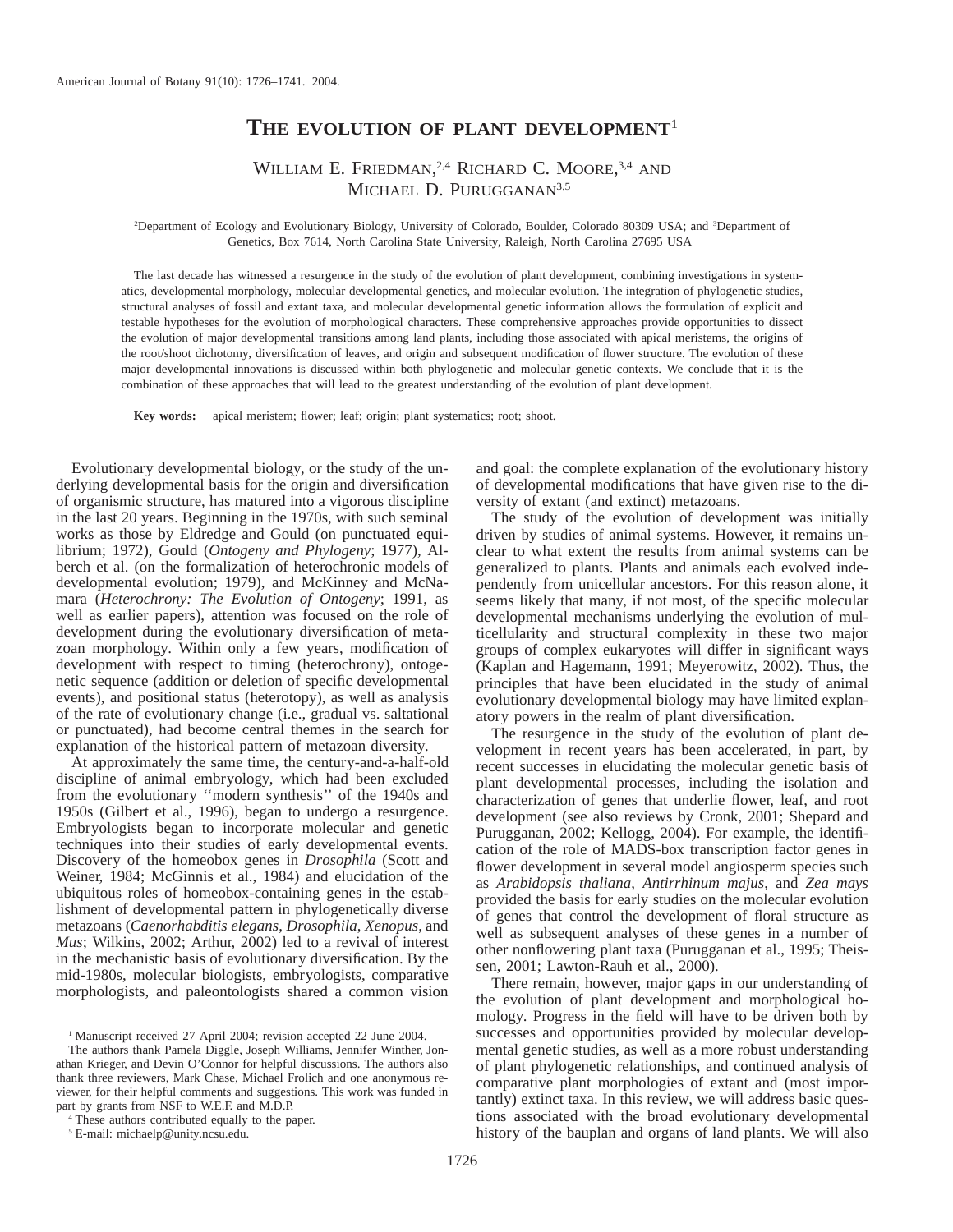

Fig. 1. Evolution of apical growth. The common ancestor of embryophytes and their closest relatives display apical growth in the gametophyte generation (Charales lack an alternation of generations; the only diploid phase is the zygote). Apical growth in the sporophytes of mosses and polysporangiophytes may or may not be homologous (in terms of a developmental process expressed in the sporophyte). Loss of apical growth in the gametophyte generation is associated with transitions to heterospory.

discuss the key roles that phylogenetic analyses and molecular developmental genetic studies play in developing a comprehensive understanding of how plant developmental processes evolve.

### THE PHYLOGENETIC CONTEXT OF THE EVOLUTION OF PLANT DEVELOPMENT

*Phylogenetic relationships of extant embryophytes*—To understand the origin and early evolutionary history of land plants (embryophytes), a clear formulation of phylogenetic interrelationships is essential. Once robust phylogenetic hypotheses are established, comparative developmental analyses can be used to infer and reconstruct the evolutionary history of a broad range of biological characters. Thus, study of plant evolutionary developmental biology, like that of any group of organisms, relies on the interplay of phylogenetics and comparative biology.

In the last 20 years, much has been revealed about the interrelationships of land plants. Phylogenetic analyses have converged on the closest extant relatives of land plants, members of the charophycean grade of green algae, and almost certainly, either the Coleochaetales or the Charales (Fig. 1; Manhart and Palmer, 1990; Graham et al., 1991; McCourt, 1995; Karol et al., 2001). Analysis of the phylogenetic relationships of the earliest land plant lineages has proven more difficult. DNA sequence-based analyses and morphological cladistic analyses have yielded virtually every possible topological placement of liverworts, hornworts, and mosses at the base of the embryophyte phylogeny (Lewis et al., 1997; Crandall-Stotler and Stotler, 2000; Goffinet, 2000; Shaw and Renzaglia, 2004); typically, liverworts or hornworts are hypothesized to be sister to all other extant land plants (Shaw and Renzaglia, 2004). It is worth noting that rare genomic markers (in this case, intron content in the mitochondrial gene *nad1*) provide compelling evidence that liverworts may be sister to all other land plants (Qiu et al., 1998; Dombrovska and Qiu, 2004).

Evolutionary plant morphologists have long believed that extant tracheophytes are divided into two major lineages (Fig. 1): lycopsids and all other vascular plants (ferns, horsetails, and seed plants). Recent morphological cladistic analyses and molecular phylogenetic analyses have provided strong support for this hypothesis (Kenrick and Crane, 1997a, b; Pryer et al., 2001). In addition, molecular phylogenetic analyses (e.g., Pryer et al., 2001; Dombrovska and Qiu, 2004) have supported the concept that extant euphyllophytes (Fig. 1) are divided into two major clades: moniliformopses  $(=$  monilophytes; horsetails and ferns) and seed plants. Although the monophyly of seed plants has been well established in the last 20 years (Crane, 1985; Doyle and Donoghue, 1986), the nesting of sphenopsids (*Equisetum*) within a clade containing all extant ferns had not been fully anticipated (although see Skog and Banks, 1973; Stein et al., 1984; Doyle, 1998). Moreover, the long-enigmatic Psilotales (*Psilotum* and *Tmesipteris*) have now been shown to be sister to Ophioglossales (Fig. 1). Thus, the rootless condition of Psilotales must be the result of developmental loss of this organ system (because all close relatives produce roots; Fig. 2), and the leaves of *Psilotum* (*Psilotum* is often mistakenly thought to be "leafless") are highly reduced.

Seed plant interrelationships are currently unresolved (Burleigh and Mathews, 2004). Although the hypothesis that Gnetales are closely related to angiosperms was consistently supported in phylogenetic analyses of the 1980s and 1990s, almost every molecular phylogenetic analysis of extant seed plants since 1996 (Goremykin et al., 1996; Chaw et al., 1997; Hansen et al., 1999; Qiu et al., 1999; Samigullin et al., 1999; Bowe et al., 2000; Chaw et al., 2000; Frohlich and Parker, 2000; Sanderson et al., 2000; Soltis et al., 2002b) has failed to support an exclusive relationship between the Gnetales and angiosperms (although see Rydin et al., 2002, whose analysis could not rule out this relationship). Instead, recent molecular phylogenetic analyses typically have reported that Gnetales is most closely related to, or even nested within, conifers, or is sister to all other extant gymnosperms. An additional finding of many recent molecular phylogenetic studies is that extant gymnosperms (cycads, *Ginkgo*, conifers, Gnetales) may comprise a monophyletic group that is the sister lineage to flowering plants (but see Sanderson et al., 2000; Chaw et al., 2000; and Bowe et al., 2000 for analyses that yield paraphyletic gymnosperms). The most comprehensive recent molecular phylogentic analysis finds consistent but not exclusive support for a nesting of Gnetales within conifers (although Rydin et al., 2002 found high support for conifer monophyly), with *Gingko* sister to that clade and cycads sister to all other extant gymnosperms (Burleigh and Mathews, 2004). However, the conflicting results of recent molecular sequence analyses as well as issues of congruence between molecular phylogenetic hypotheses and interpretations of rare genomic markers (see citations in Burleigh and Mathews, 2004), the stratigraphic record, and comparative morphological analyses indicate it may yet be some time before the final chapter is written on the interrelationships of cycads, *Ginkgo*, conifers, Gnetales, and angiosperms (Crane et al., 2004).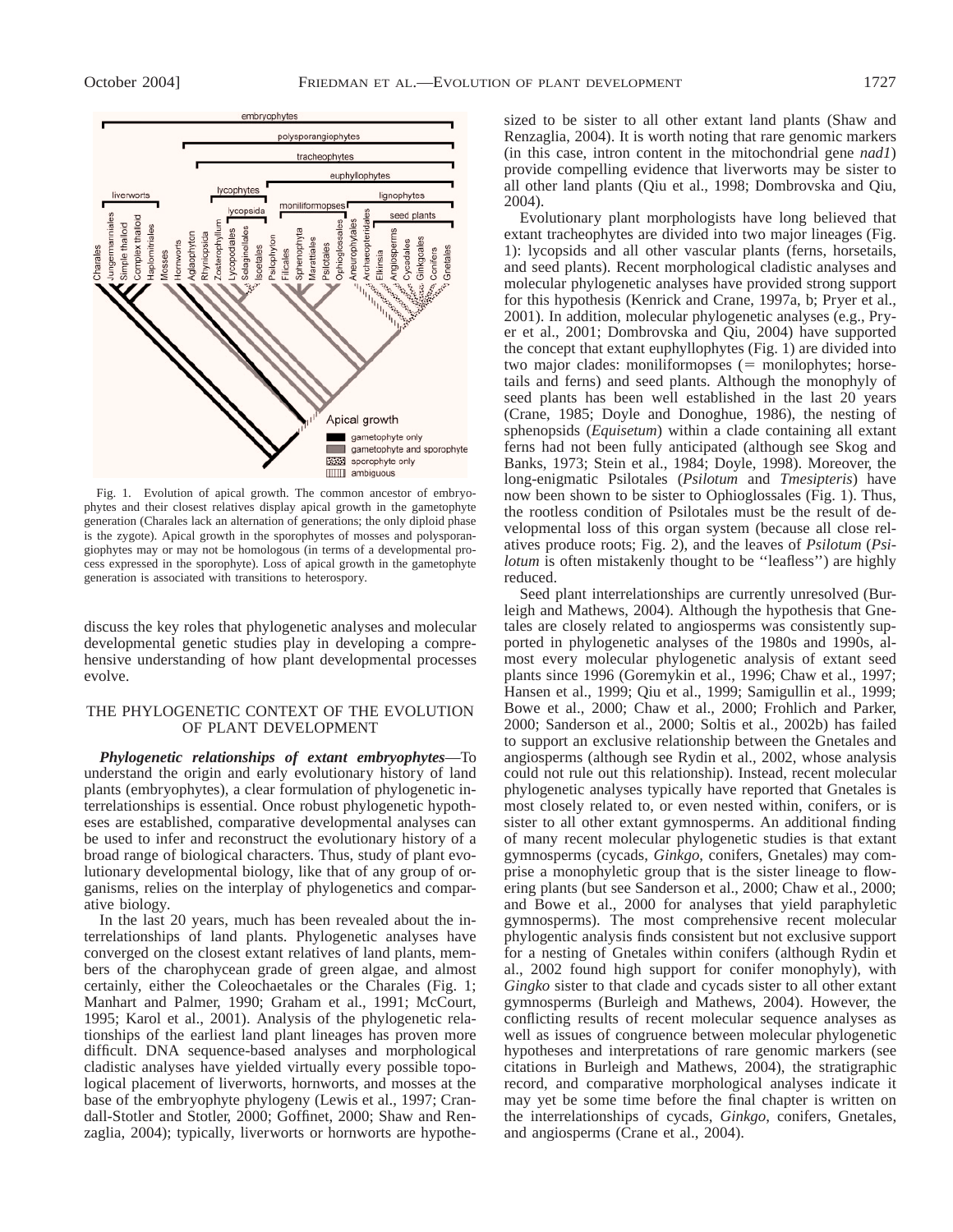

Fig. 2. Evolution of roots. (A) In the absence of integration of fossil taxa into a phylogeny, it might be concluded that the roots of all extant plants are homologous, but this is an artifact because key fossil taxa appear to lack roots. (B) When key fossil taxa are integrated into the phylogeny for analysis of root evolution, it is apparent that there have been two evolutionary origins of roots. One origin is in the Lycophyta, perhaps from telomic systems that grow into substrate, as found in *Zosterophyllum*. Another independent origin is observed in the common ancestor of extant euphyllophytes.

*Where do fossil taxa fit into the molecular phylogenetic framework?*—Deciphering the specific events associated with key evolutionary developmental transitions often requires a detailed knowledge of fossil species and clades and their phylogenetic placement. Thus, the inability of molecular phylo-

genetic analyses to place fossil taxa within the resulting topologies poses a major limitation to reconstructing the origin and early diversification of plant organs. In many cases, we simply do not know the phylogenetic position of important fossil taxa. Most Mesozoic seed plant lineages, although well understood from a morphological perspective, remain ambiguous within a phylogenetic context (Crane et al., 2004). The same can be said of many critical Devonian vascular plant taxa, including purported fern ancestral groups such as the cladoxylopsids (Bateman et al., 1992; Doyle, 1998). Nevertheless, hypotheses for phylogenetic placement of a number of fossil taxa critical to reconstructing major evolutionary development are improving.

The importance of placing fossil taxa into a phylogenetic framework to generate reasonable hypotheses of character evolution cannot be overstated (Kenrick and Crane, 1997a; Doyle, 1998). Attempts to reconstruct character evolution at relatively deep levels of embryophyte history using phylogenetic analyses of extant-only lineages can result in fundamentally flawed hypotheses. For example, all extant lycophytes and euphyllophytes (except Psilotales) have roots. Parsimonious interpretation of character evolution based on analyses of extant-*only* tracheophytes appears to support the hypothesis that the roots of lycopsids and euphyllophytes are homologous (as proposed by Schneider et al., 2002), having been inherited from a common ancestor (Fig. 2A). However, when key fossil taxa are integrated into the tree, support for this conclusion evaporates (Fig. 2B). Based on reconstructions of early fossil lycophytes and euphyllophytes (Kenrick and Crane, 1997b; Gensel et al., 2001; Raven and Edwards, 2001), the common ancestors of both lycophytes and euphyllophytes appear to lack roots, thereby supporting the hypothesis that the root structures of these two major extant lineages of plants are not homologous (Fig. 2B).

A similar contrast in evolutionary historical interpretation can be seen with respect to the origin of leaves in tracheophytes. All extant tracheophytes produce leaves. Mapping of leaf characters onto a tree of extant tracheophytes (all of which have leaves produced in phyllotactic patterns from the flanks of shoot apical meristems) has been taken by Schneider et al. (2000) to indicate (erroneously) that leaves of seed plants, moniliformopses, and lycopsids are homologous. However, phylogenetic placement of key fossil taxa (e.g., Devonian taxa such as *Psilophyton* and *Pertica* among euphyllophytes and aneurophytes among lignophytes) indicates that each of the common ancestors of both moniliformopses and lignophytes were leafless (assuming no character reversals from leafy shoots to telomic, leafless shoots) and that there was a separate evolutionary origin of leaves in each of these two lineages. Integration of fossil taxa into phylogenetic hypotheses in this case demonstrates that the leaves of extant moniliformopses and seed plants are not homologous.

### THE MAJOR ISSUES IN THE EVOLUTION OF PLANT DEVELOPMENT

The diversification of land plants has been accompanied by key developmental innovations that led to major facets of morphology. The genetic bases for many of these morphological features and/or developmental processes are now being elucidated in model angiosperm species, as well as in a growing number of nonflowering and, from a technical standpoint, nonmodel plant taxa. For the first time, we are witnessing the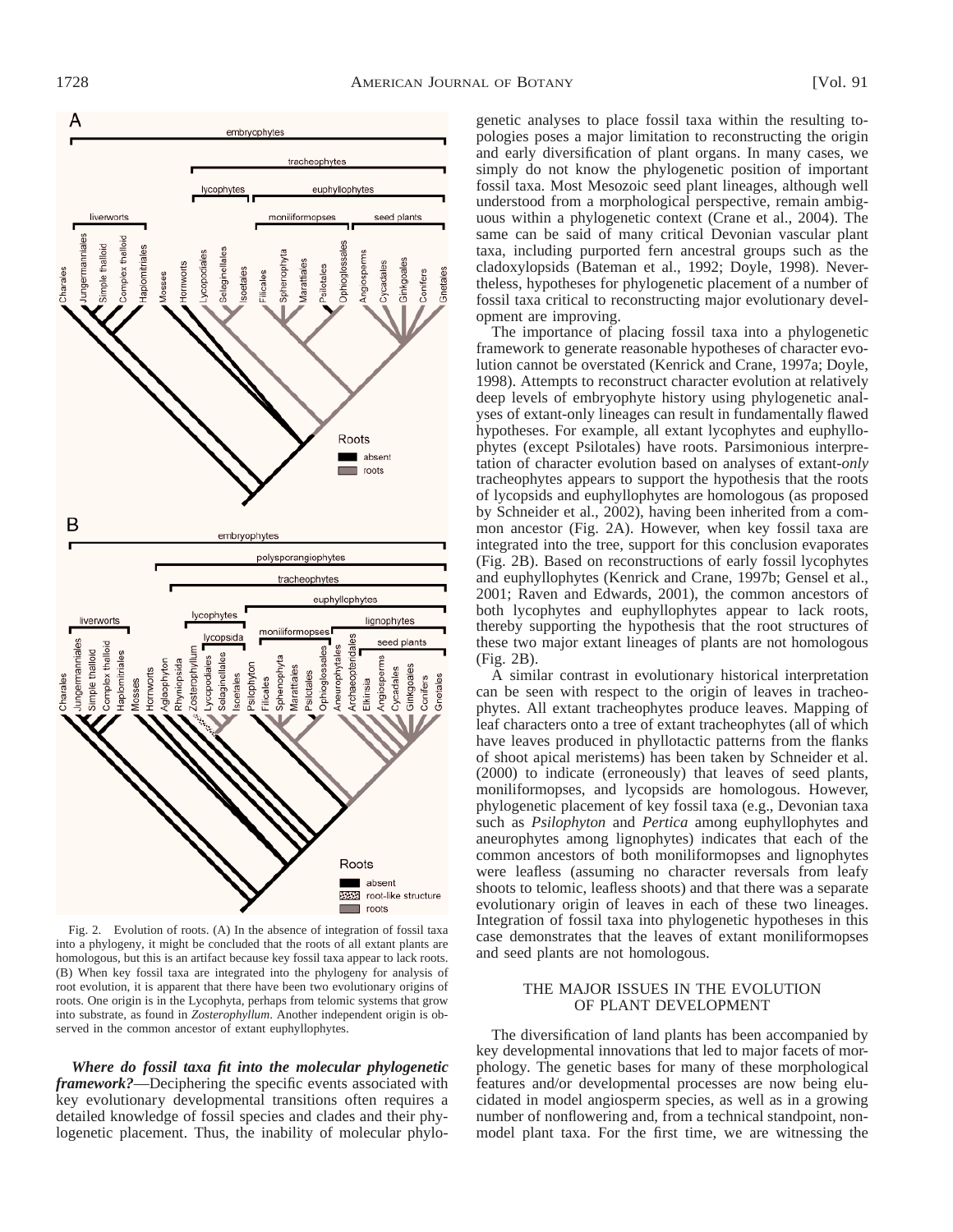emergence of ever-broadening opportunities to integrate molecular genetic studies into investigations of the evolutionary diversification of land plants. Here we review four major features of land plant morphology and development, providing a phylogenetic, comparative morphological, and molecular genetic context for future work in the study of the evolution of plant development.

*The evolution of apical growth*—Indeterminate apical growth from either a single or group of pluripotent stem cell(s) (apical initials, or collectively promeristem sensu Clowes, 1961) is one of the developmental hallmarks of land plants and has played a significant role in the evolution of plant form and function. Based on developmental patterns found in ancient land plant lineages such as liverworts, hornworts, and mosses and on growth characteristics of land plant outgroups (Charales and Coleochaetales), the first land plants expressed a pattern of apical growth in the gametophyte generation (Fig. 1; Mishler and Churchill, 1985; Graham et al., 2000). The sporophytes of liverworts and hornworts lack an apical meristem (Cooke et al., 2003), and this is likely to be the plesiomorphic condition for the diploid phase of land plants (Fig. 1; Mishler and Churchill, 1984; Graham et al., 2000).

The sporophytes of many mosses appear to have a transitory expression of an apical cell during embryogenesis (Smith, 1955; Renzaglia et al., 2000; Cooke et al., 2003). Given the potential placement of hornworts as sister group to the tracheophytes (among extant lineages), the issue of whether the apical cell of moss sporophytes is homologous with that of the sporophytes of vascular plants remains an open question. In either case, it is clear that a common ancestor of polysporangiophytes was the first land plant to express a prolonged phase of apical growth in the sporophyte (Fig. 1).

The alternation of generations among land plants provides fertile ground to examine the origin of developmental innovations within a complex life cycle and the potential heterochronic and heterotopic transfer of these innovations to a temporally, genetically, and morphologically distinct phase of the life cycle. In the case of apical growth, it is simplest to assume that the underlying developmental mechanisms for apical growth (i.e., maintenance of a ''stem cell'' population at a growing tip) that were initially present in the gametophytes of land plants were eventually co-opted for expression (once or twice) in the sporophyte generation of the life cycle. If this is the case, it is reasonable to expect that the molecular developmental programs in extant land plants with apical growth in both the gametophyte and sporophyte generation (lycopods, ferns, horsetails) may reveal evidence of this shared or ''borrowed'' biology (Nishiyama et al., 2003).

What can molecular developmental genetics tell us about the evolution of apical growth in plants? The starting point for the study of molecular developmental programs for apical growth in land plants is the genetic analysis of the organization of the shoot apical meristem (SAM) in the model angiosperm, *Arabidopsis thaliana* (see reviews by Fletcher, 2002; Carles and Fletcher, 2003). The SAM of flowering plants is typically described as comprised of histologically distinct cell layers: the tunica, comprised of the outer anticlinally dividing cell files, and the corpus, found beneath the tunica (Steeves and Sussex, 1989). However, this organization is not a universal feature of SAM organization in land plants; indeed, it is not found outside the angiosperms and Gnetales. Kaplan and Cooke (1997) summarized the earlier views of Hagemann



Fig. 3. Establishment and maintenance of stem cells in the shoot apical meristem (SAM) and root apical meristem (RAM) of the model dicot, *Arabidopsis thaliana*. (A) The root/shoot dichotomy is established early during embryogenesis as is evident from the expression of the stem cell maintenance gene *WUSCHEL* (*WUS*) at the presumptive organizing center (OC) in shoots, and its paralog, *WUSCHEL-related homeobox5* (*WOX5*), at the presumptive quiescent center (QC) in roots. (B) *WUS* expression is confined to the OC in the SAM, overlaps and is required for *CLAVATA1* (*CLV1*) expression, and promotes CLAVATA3 (CLV3) function in the cells above it. CLV3 acts nonautonomously via interactions with its receptor, CLV1, to repress *WUS* expression, thus establishing a feedback loop that maintains the stem cell population. (C) *WOX5* is expressed in the QC in roots and acts multidirectionally to maintain stem cell populations in the root apical meristem. (Adapted from Baurle and Laux, 2003; Byrne et al., 2003.)

(1967), who described a general cytohistological zonation model that divides the SAM into an initial zone, comprised of slowly dividing stem cells surrounded by a peripheral morphogenetic zone of more rapidly dividing cells that are recruited for the differentiation of leaf and stem tissues. The power of this model of SAM organization derives from its ability to cover the entire phylogenetic breadth of land plants (it is general to SAMs, whereas the tunica–corpus concept is specific only to a subset of SAMs). Moreover, Hagemann's morphogenetic and initial zones find broad overlap with currently known patterns of gene expression in shoot apical meristems (for review of gene expression patterns, see Bowman and Eshed, 2000). Thus, recognition of cytohistological zonation is almost certainly a more biologically meaningful way of analyzing the activities of the SAM.

Molecular expression analyses subdivide Hagemann's initial zone into two regions, a stem cell population found at the summit of the meristem that expresses the *CLAVATA3* (*CLV3*) gene subtended by the more centrally located organizing center (OC) that expresses the homeodomain transcription factor, *WUSCHEL* (*WUS*) (Bowman and Eshed, 2000). The OC is responsible for the production and maintenance of these apical initials. In the model eudicot, *A. thaliana*, a balanced population of stem cells is maintained by an autoregulatory feedback loop between *WUS* and a receptor-like kinase pathway comprised of two leucine-rich repeat (LRR) receptor kinases encoded by *CLAVATA1* (*CLV1*) and *CLAVATA2* (*CLV2*) and their putative ligand encoded by *CLV3* (Clark et al., 1997; Jeong et al., 1999; Brand et al., 2000; Schoof et al., 2000; Lenhard and Laux, 2003). *WUS* expression is confined to the OC early in embryogenesis and to the mature SAM (Fig. 3;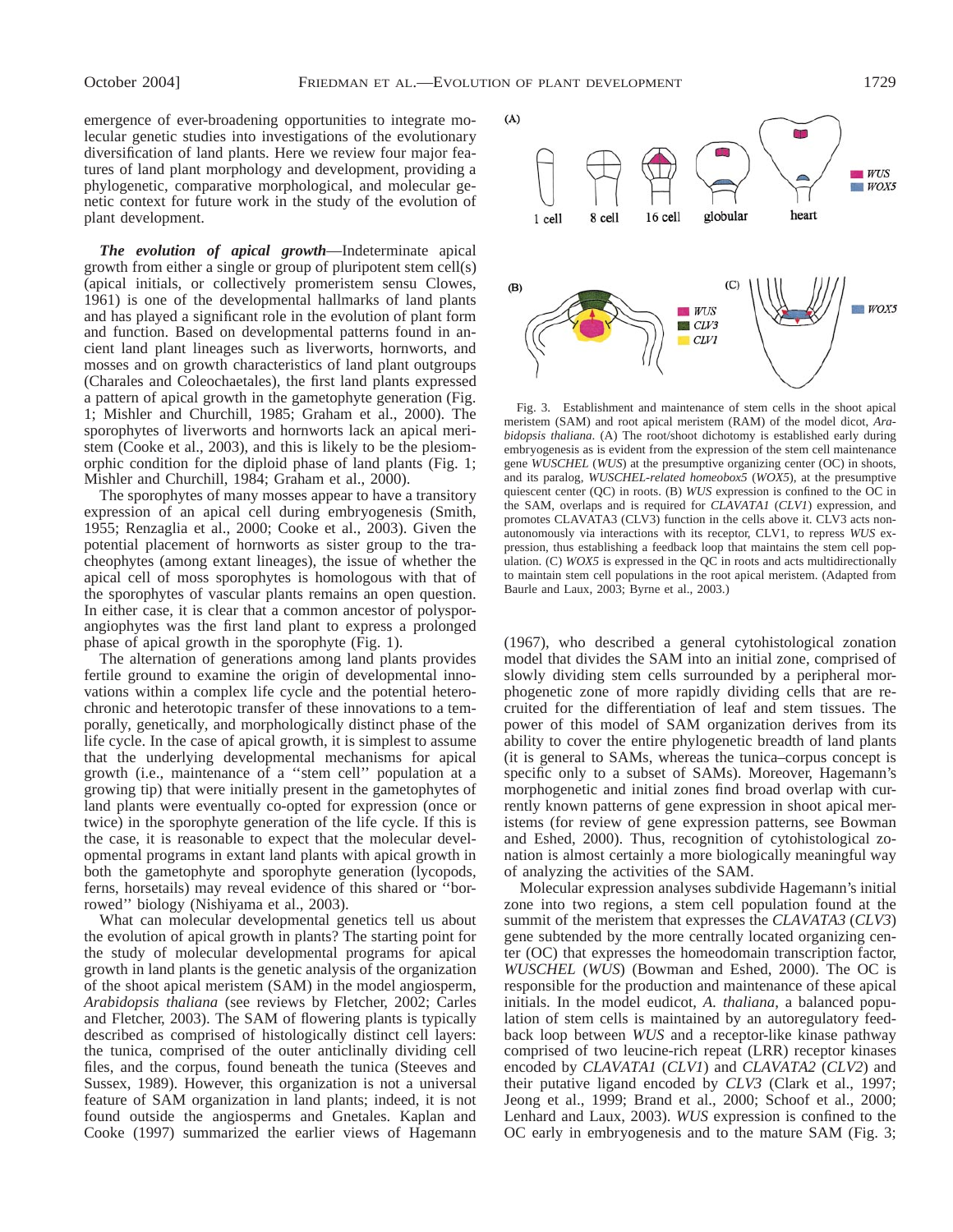Mayer et al., 1998); it overlaps and is required for *CLV1* expression and promotes *CLV3* function in the cells above it (Fig. 3B). CLV3 acts non-autonomously via interactions with its receptor, CLV1, to repress *WUS* gene expression (Rojo et al., 2002; Lenhard and Laux, 2003). This feedback loop is essential for maintaining the proper balance of stem cells in the SAM; overexpression of *WUS* leads to uncontrolled proliferation of stem cells, whereas overexpression of *CLV3* leads to loss of meristem function (Brand et al., 2000; Schoof et al., 2000).

To maintain a functioning vegetative meristem, leaf organogenesis must be confined to the periphery of the SAM, and stem cell differentiation must be repressed. Key to this repression is the class I *KNOTTED-like HOMEOBOX* (*KNOX*) family of homeodomain transcription factors. *KNOX* genes, such as *SHOOT MERISTEMLESS* (*STM*) and *BREVIPEDI-CELLUS* (*BP*), and *knotted1-like from Arabidopsis thaliana2* (*KNAT2*) are expressed in the SAM but excluded from the leaf primordia (Kerstetter et al., 1994; Lincoln et al., 1994; Long et al., 1996). Overexpression of *KNOX* genes leads to altered, often compound, leaf morphology and, in some cases, the formation of ectopic meristems (Sinha et al., 1993; Chuck et al., 1996; Hareven et al., 1996; Janssen et al., 1998). This observation leads to the supposition that the evolution of shoot and leaf morphology was intimately tied to the functional diversification of the *KNOX*-gene family members.

In contrast to the wealth of knowledge we have concerning the molecular control of meristem organization in model angiosperms, we know relatively little about the genetics of meristem maintenance in other lineages of land plants. Studies of nonflowering plant homologs of angiosperm meristem function genes may provide insights into the history of the underlying genetic system(s) that govern apical growth in sporophytes and gametophytes. It would be important to determine, for example, when in the evolutionary history of the land plants the *CLV1/CLV3/WUS* interaction that controls SAM development in angiosperms originated and whether a similar and/or homologous genetic system is involved in apical cell maintenance in basal land plants.

There has been some limited success in isolating genes associated with apical meristem function in land plants other than angiosperms. Investigators, for example, have managed to isolate *KNOX* genes from the moss, *Physcomitrella patens* (this model system is described in Cove, 2000). Both class I and class II *KNOX* genes have been isolated from *Physcomitrella*, indicating these two classes of genes diverged before the separation of the moss lineage from its sister group (Champagne and Ashton, 2001). Furthermore, the two moss class I *KNOX* genes arose by a duplication event specific to this moss lineage (Champagne and Ashton, 2001), which may have led to lineage-specific functional diversification of the class I *KNOX* genes in mosses. The function of these regulatory genes in mosses remains to be seen; it is not known whether they function in the gametophyte and/or the sporophyte apical meristems. However, with the advent of targeted gene knockouts in *Physcomitrella*, such data are obtainable (Bezanilla et al., 2003).

*The origin of roots*—Three questions surrounding the origins and evolution of roots remain unresolved: (1) Are roots of different land plant lineages (lycophytes and euphyllophytes) homologous? (2) Are the developmental genetic programs that give rise to roots and shoots similar? (3) Do the shared

features of histogenesis in shoots and roots arise from common developmental programs first expressed in land plant sporophytes prior to the origin(s) of roots?

*Homology of roots between land plant groups*—Phylogenetic mapping of the evolution of roots indicates that organs selected to penetrate the substrate (also anchor the plant body and absorb water and minerals) evolved at least twice: once each within the Lycophytina and the Euphyllophytina (Fig. 2B). This has been the conventional wisdom for many years (Bierhorst, 1971; Kenrick and Crane, 1997a, b; Dolan and Scheres, 1998; Doyle, 1998; Raven and Edwards, 2001; Boyce and Knoll, 2002). The current supposition is that the earliest polysporangiophytes did not possess morphologically distinct root and shoot systems, at least in the sense that extant vascular plants do. Rather, these sporophytes were comprised of telomes, axial systems that dichotomize at their apices. Many have equated early telomic systems with leafless stems (e.g., Gifford and Forster, 1989; Kenrick and Crane, 1997a; Kenrick, 2001) and suggested that roots evolved from these aboveground axial systems. If this is the case, then roots are in essence serially homologous with shoots (Gensel et al., 2001).

Although the precise interrelationships of zosterophylls and their relationship(s) to lycopsids remain ambiguous (Bateman et al., 1992; Gensel, 1992; Hueber, 1992; Kenrick and Crane, 1997b; Gensel and Berry, 2001), the sporophyte of the common ancestor of the encompassing clade that includes zosterophylls and lycopsids (Lycophytina) appears to have been a telomic (axial) plant with equal dichotomous branching. A number of early zosterophylls and lycopsids (e.g., *Zosterophyllum*, *Sawdonia*, *Bathurstia*, *Crenaticaulis*, *Hsua*, *Drepanophycus*, and *Asteroxylon*) have ''rootlike structures'' in which some telomic axes grew downwards, whereas others were erect and "shootlike" (Rayner, 1984; Li and Edwards, 1995; Doyle, 1998; Gensel et al., 2001; Gensel and Berry, 2001; Raven and Edwards, 2001). It is unknown whether these rootlike structures, which grew into adjacent substrates, had a root cap or an apical organization similar to the aboveground photosynthetic telomes (Raven and Edwards, 2001). Gensel et al. (2001) hypothesized that the roots of extant lycopsids arose from an original dichotomizing telomic system in which one of the dichotomizing axes became specialized for photosynthetic activity (shoot system) and the other became specialized for belowground development.

There is no fossil evidence of rooting systems in early euphyllophytes such as *Psilophyton* and *Pertica* (Raven and Edwards, 2001). The assumption is that the sporophyte of the common ancestor of euphyllophytes was a telomic plant that lacked root/shoot organization. If the common ancestors of lycophytes and euphyllophytes were both rootless, the roots of lycopsids and euphyllophytes must be homoplasious (Fig. 2B). If this is the case, the roots of both major groups of extant tracheophytes have converged upon highly similar patterns of development. The root apical meristems of euphyllophytes and lycophytes possess a root cap that derives from the root apical meristem and physically protects the delicate meristematic cells. There is at least one notable difference between the roots of lycopsids and those of euphyllophytes: lycopsid roots branch dichotomously from their apex, whereas euphyllophyte roots typically form lateral roots endogenously and subapically (Gifford and Foster, 1989).

The currently accepted evolutionary scenario for root origins depends on the assumption that the absence of roots in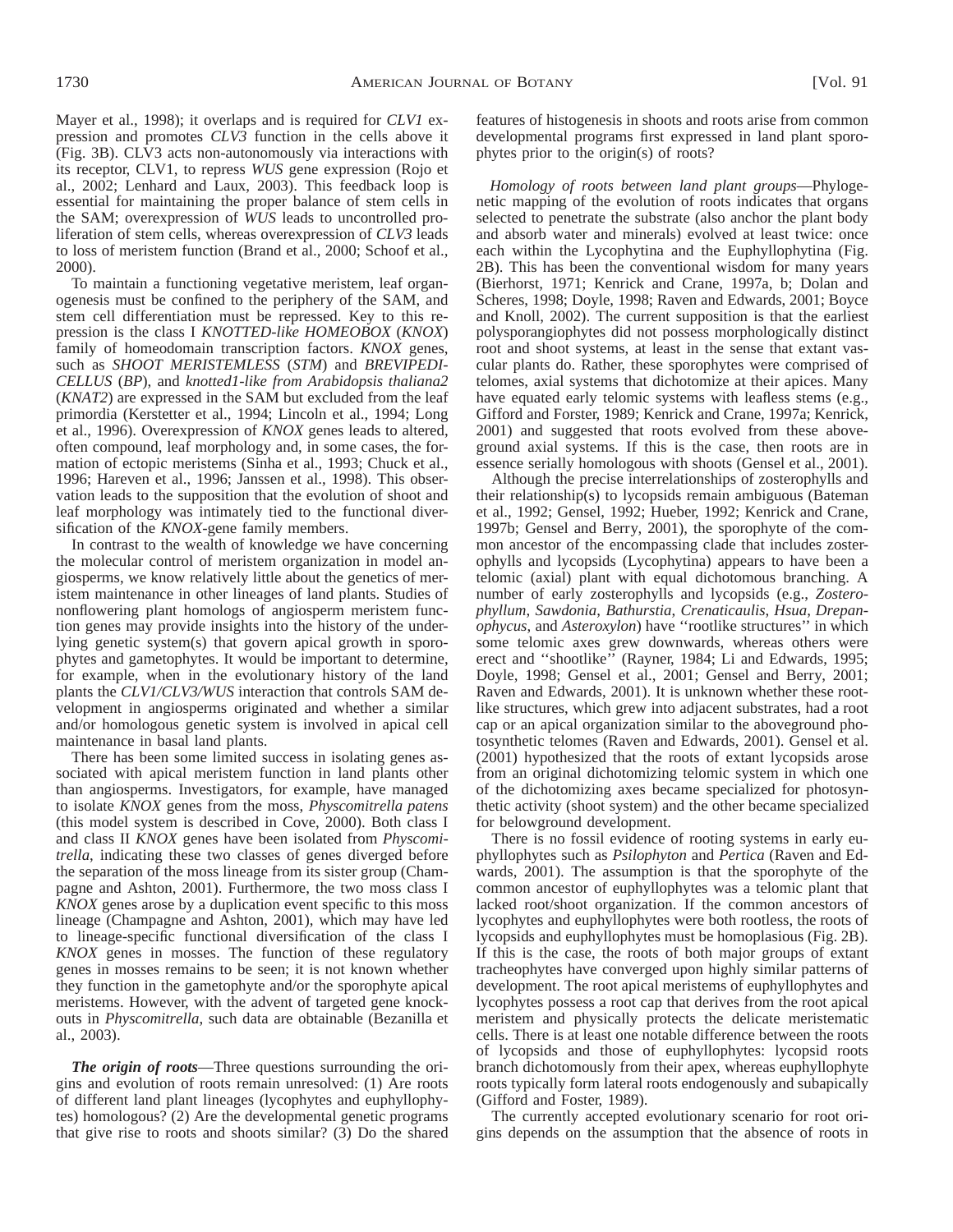early fossil polysporangiophytes is an accurate representation of historical reality. A critical examination of the paleobotanical literature demonstrates that the question of a single vs. multiple origins of the "root" may be more ambiguous than is typically assumed to be the case. Early polysporangiophytes often exhibit preferential preservation of aerial as opposed to subterranean structures (aboveground parts are often transported by water to a distant site prior to fossilization). Thus, it is difficult to be confident that all of the early polysporangiophytes lacked roots (with root apical organization) or other primordial rooting structures (Kenrick and Crane, 1997b; P. Gensel, University of North Carolina, personal communication). Indeed, Kenrick and Crane (1997a) decided to omit root characters from their phylogenetic analysis of early land plants, given this uncertainty. For the time being, it is reasonable to conclude that the question of the homology of roots in lycophytes and euphyllophytes is unresolved. Future comparative studies of the genes underlying development of roots in these two plant groups may prove useful to the resolution of questions regarding root organ(s) and homology in tracheophytes.

*Homology of genetic programs that give rise to roots and shoots*—Molecular developmental genetic analyses are congruent with the fact that, at least in the angiosperms, roots are similar to and may be evolutionarily derived from the developmental program associated with the SAM (Benfey, 1999). The cells responsible for the production and maintenance of stem cells in the shoot and root apical meristems (RAM) of flowering plants are found in regions that are referred to as the organizing center (OC) and quiescent center (QC), respectively. There are a few key differences in the OC and QC; the OC acts unidirectionally, maintaining a distal population of stem cells, and the QC is omnidirectional, maintaining both distal and proximal populations of stem cells. However, it is becoming clear from molecular genetic analyses that both the OC and QC have common molecular mechanisms that maintain stem cell populations (see reviews by Baurle and Laux, 2003; Byrne et al., 2003; Veit, 2004).

Although the same genes involved in stem cell maintenance in the SAM do not play a direct role in the RAM, similar classes of molecules have been co-opted for use in both meristems (Fig. 3). In *A. thaliana*, there is a reiteration of the receptor-like kinase pathway in the RAM, and ligands of the *CLV3/ESR*-related (*CLE*) gene family are involved. For example, when *CLE40* is overexpressed, both root and shoot growth is repressed, a result similar to that of *CLV3* overexpression (Hobe et al., 2003). In addition, another *CLV3*-like gene, *CLE19,* limits root growth when overexpressed (Chuck et al., 1996).

It is not clear that suppression of growth in the RAM is mediated by repression of *WUS*-like activity, although there is a *WUS*-like homeodomain gene identified in rice, *QUIES-CENT CENTER HOMEOBOX* (*QHB*), expressed specifically in the cells comprising the QC (Kamiya et al., 2003). Overexpression of *QHB* causes proliferation of shoots, comparable to plants that overexpress *WUS,* indicating it may be acting on similar targets as *WUS* (Kamiya et al., 2003). A homologous *WUS*-like homeodomain gene, *WUSCHEL-related homeobox5* (*WOX5*), is similarly expressed in the QC of *A. thaliana* roots, indicating its function may be conserved across monocots and eudicots (Fig. 3; Haecker et al., 2004).

*Homology of shared features of patterning and histogenesis in shoots and roots*—Studies on the molecular mechanisms of radial patterning and histogenesis in angiosperm root and shoot development have supported a common molecular mechanism for development in these two systems. Two members of the GRAS-transcription factor family, *SCARECROW* (*SCR*) and *SHORTROOT* (*SHR*), are required for establishment of the endodermal layer in both roots and shoots (Pysh et al., 1999; Wysocka-Diller et al., 2000; Nakajima et al., 2001). *SCR* may also play a role in the control of cell division in the QC, where it is expressed. *SCR* is also expressed in the L1 layer of the SAM of flowering plants, although its function there has not been revealed by mutant analysis, possibly due to redundancy (Wysocka-Diller et al., 2000). The root and shoot also share a common genetic motif for determining epidermal cell fate (Dolan and Scheres, 1998; Schiefelbein, 2003). The *GLABRA2* (*GL2*) homeodomain-leucine zipper transcription factor, in conjunction with a host of other transcription regulators, including the *myb-*like transcription factors *WEREWOLF* (in roots) and its functionally redundant paralog *GL1* (in shoots), is required for the differentiation between trichoblasts (hair cells) and atrichoblasts in both the shoot and root (Oppenheimer et al., 1991; Rerie et al., 1994; Di Cristina et al., 1996; Masucci et al., 1996; Lee and Schiefelbein, 1999, 2001). *GL2* has contrasting roles in the root vs. the shoot; it suppresses the formation of trichoblasts in roots and promotes their formation in shoots (Rerie et al., 1994; Di Cristina et al., 1996; Masucci et al., 1996; Ohashi et al., 2002).

Molecular developmental genetic data indicate a duplication of the developmental module required for the maintenance of indeterminate growth. Although there is no direct overlap between some of the regulators involved in RAM and SAM maintenance, perhaps the same regulatory loci such as *WUS*like genes were initially recruited for SAM and RAM formation; via subsequent gene duplication and subfunctionalization (Lynch and Force, 2000), these genes gained tissue-specific roles. Investigations into molecular genetics of apical meristems in basal land plants will address the question of homology between root and shoot and may help resolve the issue of single vs. multiple origins of the shoot/root dichotomy.

*The evolution of leaves*—Phylogenetic mapping of leaves among land plants indicates that leafy shoot systems have evolved at least five times over the course of embyrophyte history (Fig. 4). The phylogenetic and comparative morphological basis for this conclusion is robust, and it can be safely concluded that the leafy shoot systems of many different clades of land plants are homoplasious. Two large clades of land plants, liverworts and mosses, contain taxa with leafy shoots in the gametophyte generation (Fig. 4). Among extant vascular plants, leafy shoots are found in the sporophytes of lycophytes, moniliformopses, and seed plants and appear to have evolved separately in each of these groups (Fig. 4).

Leaves are hypothesized to have evolved once in the common ancestor of mosses (Mishler and Churchill, 1984; but see Renzaglia et al. [2000], who suggested that differences in the development of the shoot systems of *Takakia* and all other mosses are congruent with two separate origins of leafy shoots in mosses). Although the earliest land plants almost certainly had dorsiventrally flattened thalloid gametophytes, the common ancestor of mosses is hypothesized to have been a leafless radially symmetrical set of branching axes (Mishler and Churchill, 1984). For now, it is most parsimonious to assume that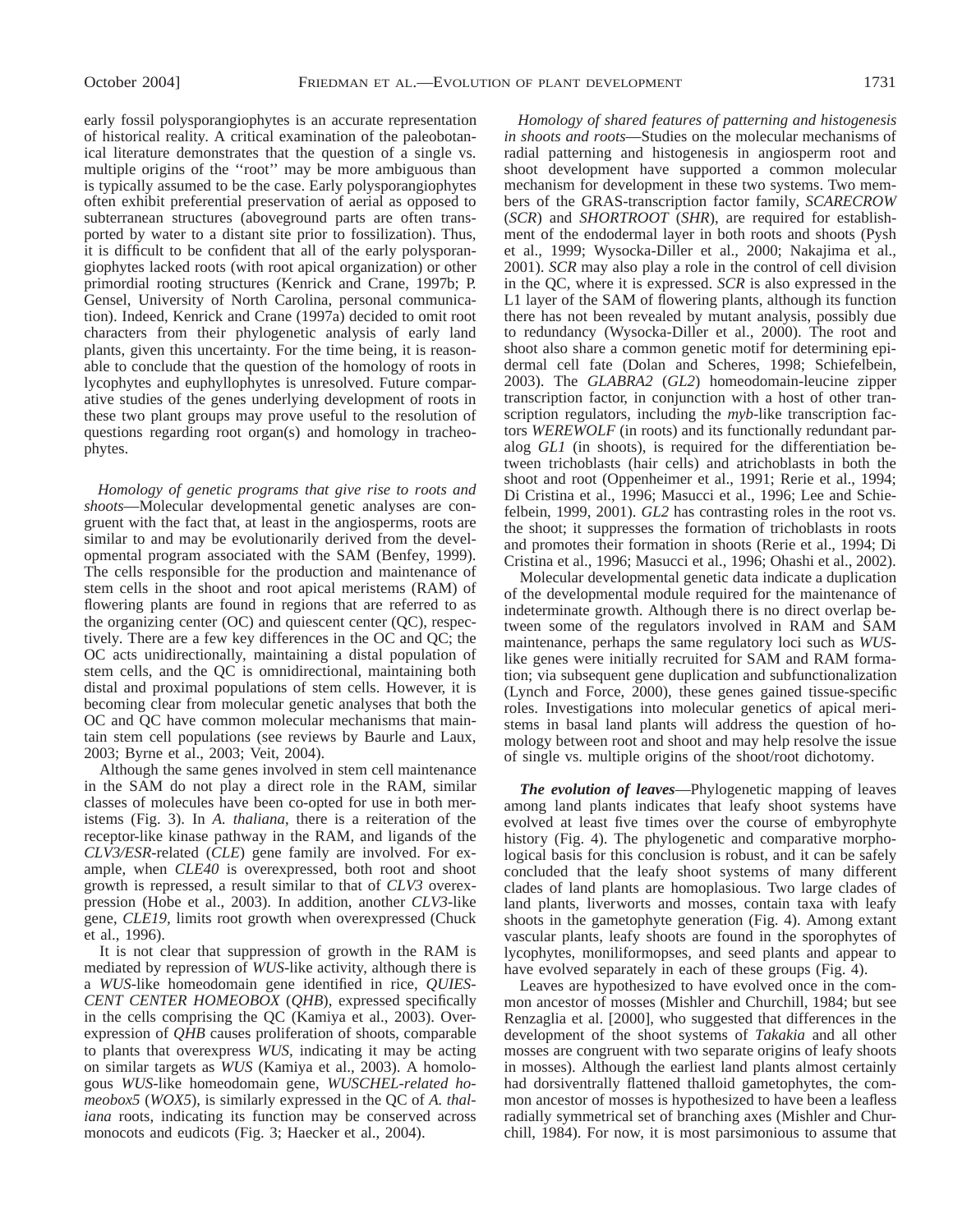

Fig. 4. Evolution of leaves. A minimum of three evolutionary origins of leaves are inferred in the gametophyte generation. One origin is among complex thalloid liverworts, another in simple thalloid liverworts, and a third in the common ancestor of extant mosses. Three evolutionary origins are also inferred in the sporophyte generation. One origin is in Lycopsida, another in the moniliformopses, and a third in the common ancestor of seed plants and Archaeopteridales.

the acquisition of a leafy shoot system in the gametophyte is a synapomorphy of mosses (Fig. 4).

Leafy liverworts may ultimately prove to be one of the most interesting clades in which to examine the evolution of leafy shoot architecture. Although the interrelationships of liverworts remain somewhat ambiguous, there is broad consensus that a simple thalloid morphology is plesiomorphic for the gametophyte generation (Shaw and Renzaglia, 2004). Many workers have speculated that leafy shoots evolved from an ancestral thalloid morphology at least twice in the gametophyte generation (Fig. 4; Schuster, 1966, 1979; Crandall-Stotler, 1981, 1984; Mishler and Churchill, 1985; Kenrick and Crane, 1997b; Shaw and Renzaglia, 2004). Renzaglia et al. (2000) speculated that there may have been as many as six separate origins of leafy shoots among liverwort gametophytes; Shaw and Renzaglia (2004) provide compelling evidence for the multiple origins of ''leaves'' in liverworts.

Most leafy liverworts are part of a large (species-rich) monophyletic group (essentially Jungermanniales) that is nested within a larger clade that includes simple thalloid liverworts (Lewis et al., 1997; Shaw and Renzaglia, 2004; B. Crandall-Stotler, University of Southern Illinois, personal communication; B. Mishler, University of California, Berkeley, personal communication; Y.-L. Qiu, University of Michigan, unpublished data). The phylogenetic placement of a small group of leafy liverworts in the genus *Haplomitrium* is uncertain, but the most recent studies have indicated that this clade may be sister to all other extant liverworts (Shaw and Renzaglia, 2004; B. Crandall-Stotler, University of Southern Illinois, personal communication; Y.-L. Qiu, University of Michigan, unpublished data). In either case, the phylogenetic distance of this clade from Jungermanniales indicates that *Haplomitrium* acquired a leafy shoot system in the gametophyte generation

independently of the rest of the leafy liverworts. Thus, there appear to have been at least three separate origins of plants with leaf/stem organization of a shoot system in the gametophyte generation of the life cycle: two (and probably more) in liverworts and one in the common ancestor of all extant mosses.

It has long been hypothesized that the leaves of the sporophytes of lycopsids evolved separately from those of all other tracheophytes and that the common ancestor of lycophytes and euphyllophytes was leafless. Bower (1908) was among the first to present the ''enation'' concept for the origin of the typically simple and single-veined leaves of lycopsids. This classic evolutionary developmental theory posits that the leaves of lycophytes are elaborations of ''enations,'' small flaps (perhaps emergences or multicellular trichomes) of tissue that formed on the surfaces of telomes in zosterophylls (ancient lycophytes). The initial manifestation of enations was not vascularized; no leaf trace diverged from the vascular system of the telome. With time, leaf traces are hypothesized to have evolved to partially integrate these structures into the functional biology of a shoot system. *Asteroxylon* is usually identified as typifying this intermediate condition, with leaf traces that develop only to the base of the enations. The final step in the evolution of lycopsid leaves was the elaboration of a vascular trace into what is essentially a leaf. The enation theory for the origin of the lycopsid leaves is one of gradual elaboration of a simple, superficial, lateral structure.

Crane and Kenrick (1997) have proposed an entirely different hypothesis for the origin of lycopsid leaves involving the sterilization of a lateral sporangium-bearing axis. They posited that in early lycophytes a subset of sporangial structures that were already vascularized were reduced and sterilized to produce specialized photosynthetic organs, in essence, leaves. In support of their argument, Crane and Kenrick point out that there is no evidence of phyllotactic patterning of enations in zosterophylls (1997).

Phylogenetically based analysis of leafy shoot evolution among euphyllophytes indicates that the leaves of seed plants and moniliformopses are not homologous (Fig. 4). Both groups are believed to have megaphyllous leaves (derived from telomic axes), but as will be seen, the concept of a ''megaphyll'' may be misleading when assessing homologies among leaves. Megaphylls are hypothesized to have evolved from modification and congenital fusion of telomic systems through the processes of overtopping, planation, and webbing (Zimmerman, 1930, 1952; Stewart, 1964).

The starting point for the evolution of megaphylls is a simple telomic sporophyte with equal dichotomous branching. The phenomenon of overtopping results in unequal dichotomous branching in which one of the members of each dichotomy is dominant and grows upwards, while the other member gives rise to a lateral system of telomes that is determinate. The result is the formation of a main upright (and pseudomonopodial) axis that is associated with increased height. The standard example of such a plant is *Psilophyton*. In ancient lineages of plants with dichotomously branching telomes, each successive dichotomy is formed at right angles (90 degree angle of rotation) to the previous one. The developmental evolution of planation results in all of the dichotomies being formed in a single plane. Finally, the origin of megaphylls is thought to have involved the addition of photosynthetic tissue between the lateral planate dichotomous telomes (webbing). Unfortunately, the specific question of how webbing might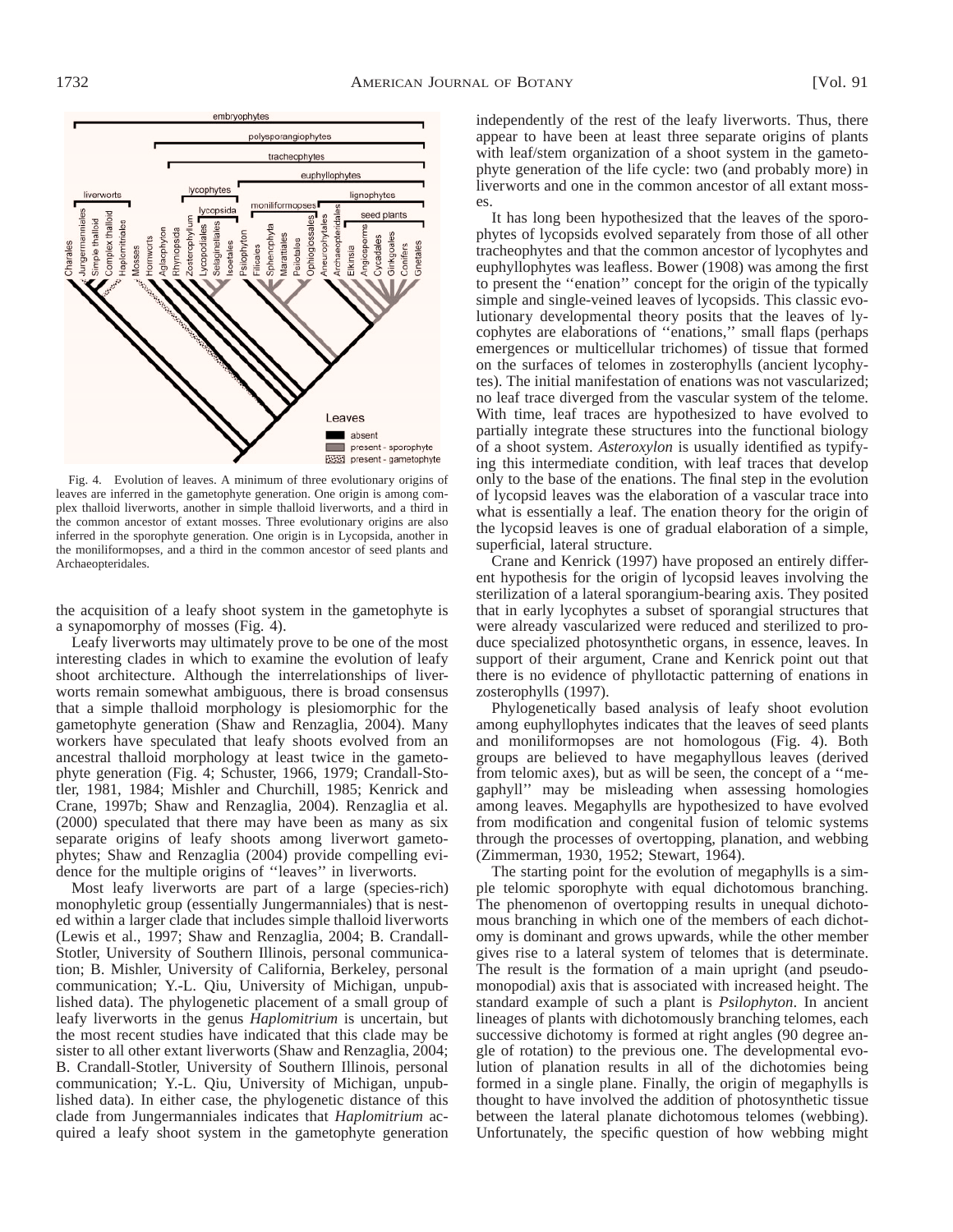evolve has never been addressed satisfactorily from a developmental perspective.

The current consensus is that progymnosperms are paraphyletic, and the leaves of Archaeopteridales and seed plants are potentially homologous (although see Boyce and Knoll, 2002, who asserted that progymnosperms are monophyletic and acquired megaphyllous leaves independently from seed plants). Phylogenetic placement of telomic (leafless) Aneurophytales as the sister group of seed plants plus Archaeopteridales (both of which have leafy shoots; Doyle, 1998 and references therein) indicates that the common ancestor of lignophytes was leafless (telomic) and that leaves evolved in the common ancestor of seed plants plus their sister group, Archaeopteridales (Fig. 4). However, the leaves of heterosporous progymnosperms (Archaeopteridales) are relatively small simple ''megaphylls,'' whereas the leaves of early seed plants are almost exclusively large frondlike, compound structures. Doyle (1998) has hypothesized that megaphylls of Archaeopteridales are homologous with the leaflets of the compound leaves of early seed plants. If this assessment is correct, early seed plant megaphylls are not strictly homologous with the megaphylls of Archaeopteridales, but rather with an entire branch system bearing many simple megaphylls.

Although it is fairly certain that the ancestors of moniliformopses were leafless and telomic, there are currently sufficient ambiguities concerning the phylogenetic integration of fossil taxa (e.g., the various cladoxylopsids, *Ibyka*, *Rhacophyton*, and *Pseudosporochnus*) into the moniliformopses to question whether the leaves of horsetails, leptosporangiate ferns, and eusporangiate ferns are homologous. As with the case for homology among Archaeopteridales and seed plants, it is an open question whether all ''megaphylls'' in moniliformopses are morphologically equivalent. The compound leaves of leptosporangiate ferns, Marattiales, and Ophioglossales may have evolved from branch systems bearing simple leaves (Doyle, 1998). If this is the case, then the leaves of sphenopsids would be homologous with the leaflets of various extant fern clades. Alternatively, Rothwell (1999) has argued that the leaves of Filicales, Marattiales, Ophioglossales, and sphenopsids are homologous and derived from a single origin of megaphylls in their common ancestor.

Molecular developmental data may be able to address many questions regarding the origin of leaves. For example, molecular genetic analysis may help to assess the antecedent structure of leaves of lycopsids. If the microphyll is derived from (homologous with) a sterilized sporangium, it can be hypothesized that this kind of leaf will share gene expression patterns with the sporangia of the same organism (because they would be serial homologs). If the microphyll is derived from the gradual elaboration of an enation/emergence, this would potentially prove more difficult to evaluate because all enationbearing taxa are extinct. Comparisons of molecular developmental data among the leaves of the major subgroups of moniliformopses may also prove useful in attacking this question of evolutionary history.

In general, it would also be interesting to determine if similar genetic systems in leaves were co-opted across diverse clades of land plants that have separate origins of leaflike structures. Unfortunately, we have limited knowledge of the molecular developmental genetics of leaves outside of angiosperm model species. There have thus far been no studies on the molecular basis of the evolution of leaf development over the course of land plant diversification. The recent analyses of



Fig. 5. Class I KNOTTED-like HOMEOBOX (KNOX1) protein expression domains in the shoot apical meristem and developing leaf primordia. (A) In some species with simple leaves, KNOX1 is excluded from developing leaf primordia. (B) In species with complex leaf morphology, KNOX1 is excluded from the initial leaf primordium  $(P_0)$ , but is present in older leaf primordia in developing leaflets. KNOX1 is similarly expressed in some species with simple leaves, indicating other regulatory changes can influence leaf shape and that simple leaf morphology evolved multiple, independent times. (C) In the fern *Anogramma chaeophylla*, which also has complex leaf morphology, KNOX1 is not excluded from developing leaf primordia, indicating control of compound leaf morphogenesis evolved independently in this lineage. (Based on Bharathan et al., 2002.)

the molecular developmental genetics of leaf morphogenesis in these model systems, however, have provided an initial platform for further analyses across land plant taxa (see review by Kessler and Sinha, 2004).

In angiosperms such as *A. thaliana*, leaves are initiated at the shoot apex, and the developmental program of leaves is fundamentally different from that of stems. In contrast to an indeterminate, radially symmetric stem, leaf growth in angiosperms is determinate and usually exhibits adaxial/abaxial asymmetry. These opposing developmental programs coexist at the shoot apex, with leaves forming at the periphery of the SAM. Important to the loss of indeterminate growth in leaves is the downregulation of class I *KNOX* genes in the leaf primordia (Fig. 5A; Jackson et al., 1994). *KNOX* expression is repressed in incipient leaves by members of the *myb*-domain protein family including *ASYMMETRIC LEAVES1* (*AS1*) in *A. thaliana* and its orthologs *PHANTASTICA* (*PHAN*) from *Antirrhinum* and *ROUGHSHEATH2* (*RS2*) in maize (Waites et al., 1998; Timmermans et al., 1999; Tsiantis et al., 1999; Byrne et al., 2000). Analyses of homologs of these genes in other land plants may provide insights into the evolutionary origins of leaves and leaflike structures.

Although there has been little attention paid to investigating the molecular genetic basis for leaf/leaflike evolution across land plant taxa, there has been some interest in examining the genetic basis of leaf morphology within the angiosperms. The acquisition of abaxial/adaxial symmetry is a developmental innovation that typically distinguishes leaves from shoots. Leaf blade polarity is established by the coordinated expression of a number of different transcriptional regulators. Adaxializing factors include the *myb*-factors *PHAN* (in *Antirrhinum*) and *AS1*and *AS2* (in *Arabidopsis*), as well as the homeodomainzipperIII (HD-ZIPIII) transcription factors *PHABULOSA* (*PHAB*), *PHAVOLUTA* (*PHAV*), and *REVOLUTA* (*REV*), also from *Arabidopsis* (Waites et al., 1998; Byrne et al., 2000; McConnell et al., 2001; Iwakawa et al., 2002; Xu et al., 2003). The *YABBY* and *KANADI* genes confer abaxial identity in *Arabidopsis* (Siegfried et al., 1999; Eshed et al., 2001; Kerstetter et al., 2001). In plants with simple leaves, such as *Arabidopsis*, loss of expression of either abaxial or adaxial genes causes radially symmetrical leaves expressing ad- or abaxial cell fates, respectively, to form (Siegfried et al., 1999; Kerstetter et al., 2001; McConnell et al., 2001; Iwakawa et al., 2002).

Repression of *PHAN* expression in compound tomato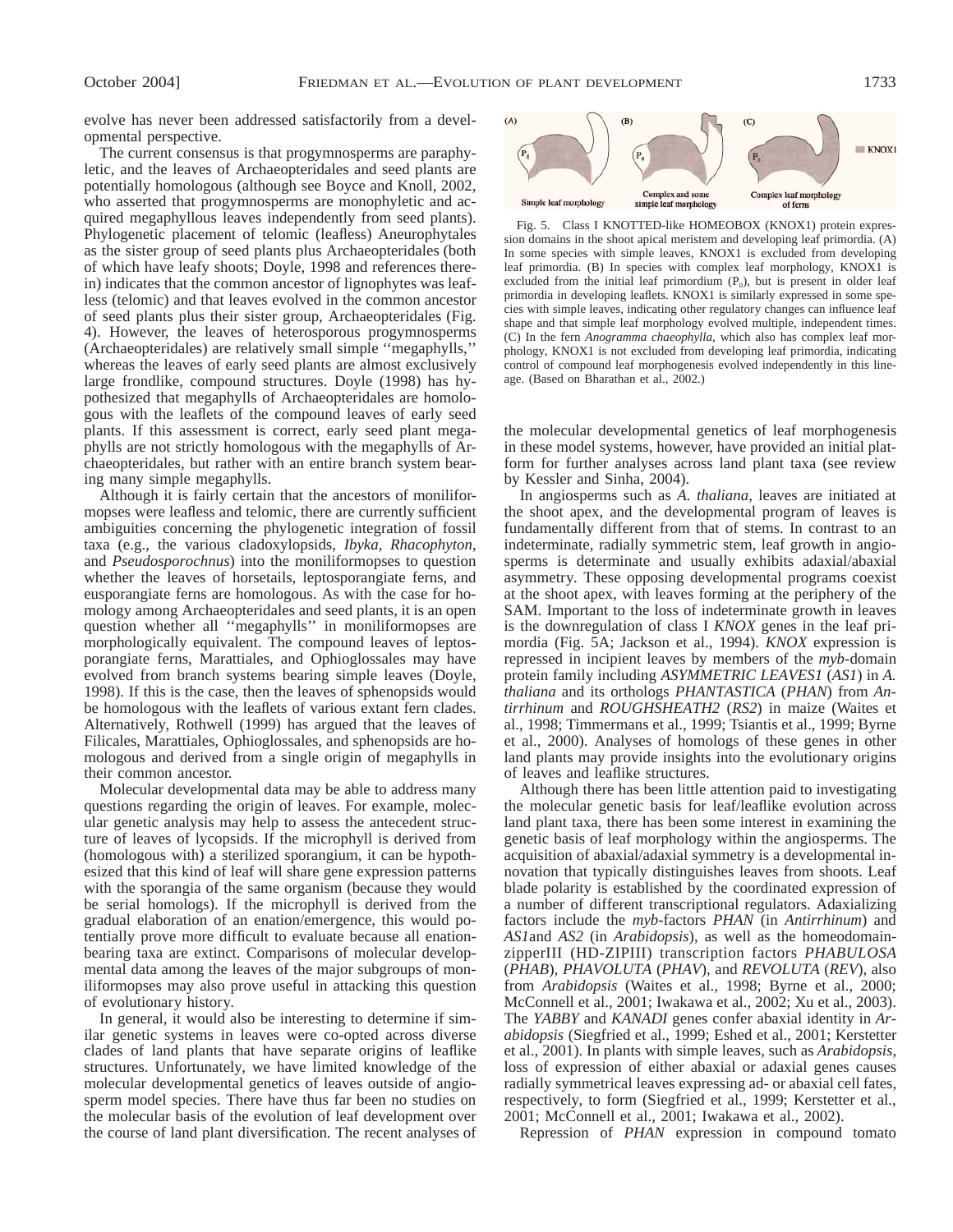leaves, however, transforms its pinnately compound leaf into a palmately compound one (Kim et al., 2003). This observation led Kim et al. (2003) to survey taxonomically diverse plant species with either pinnately or palmately compound leaves to see if this fundamental morphological distinction is correlated with altered *PHAN* expression. *PHAN* expression in pinnate leaves occurs across the whole adaxial face of the primordia, whereas *PHAN* is confined to the distal region of leaf primordia in palmately compound leaves (Kim et al., 2003). Thus, evolution of compound leaf morphology is further associated with alterations in the pattern of *PHAN* expression.

The study of the evolution of leaf development has heretofore focused on the molecular basis of simple vs. compound leaf development among species. In taxa with compound leaves, *KNOX* genes are expressed in leaf primordia, leading to maintenance of indeterminacy in the leaf (Hareven et al., 1996; Chen et al., 1997; Janssen et al., 1998; Bharathan et al., 2002). These observations, in conjunction with genetic analyses that show *KNOX* overexpression can increase the degree of dissection in compound leaves, have led to the hypothesis that compound leaves have arisen as a direct result of the altered expression of *KNOX* genes (Bharathan and Sinha, 2001). These studies have provided mechanistic support for the leaf–shoot continuum model, the hypothesis that leaves are, at least in euphyllophytes, derived from stemlike (axially indeterminate) organs (Bharathan and Sinha, 2001).

Compound leaves have evolved many times in angiosperms from the ancestral state of simple leaves. Bharathan and colleagues have examined molecular genetic differences that may underlie compound and simple leaves by analyzing *KNOX* expression in *Lepidium* (Brassicaceae), which contains a majority of species with compound leaves and a few species with reversions to simple leaves (Bharathan et al., 2002). *KNOX* gene expression is down-regulated in incipient leaf primordia  $(P_0)$ of all the surveyed species, regardless of final leaf morphology (Fig. 5). However, *KNOX* genes are expressed later in development in marginal outgrowths of both compound and simple leaves (Fig. 5B). In simple leaves, the development of these marginal outgrowths is secondarily constrained and manifests only as coarse teeth. This study stressed the importance of studying the evolution of morphology in a phylogenetic context. Although *KNOX* gene expression certainly plays a role in leaf morphogenesis, the manner in which *KNOX* expression has been co-opted to form either complex or simple leaves can differ among plant species.

It is clear from developmental genetic analyses that some key molecular players in leaf morphogenesis are being identified. However, given the multiple independent origins of leaves in land plant history, it is premature to assume that similar leaf morphologies are controlled by homologous molecular programs. Simple and compound leaves have evolved independently several times via alterations in different components of leaf molecular programs. For example, a noted exception to the role of *KNOX* genes in compound leaf morphogenesis can be found in pea, in which it is the expression of *PEAFLO*, the pea homolog to the meristem identity gene *LEAFY* in *Arabidopsis*, that is correlated with the development of compound leaves (Hofer et al., 1997, 2001; Gourlay et al., 2000).

There does appear to be a fundamental difference between *KNOX* gene expression in the compound leaves of ferns vs. seed plants. Whereas *KNOX* expression is repressed at the initial leaf primordium in extant seed plants, expression is not

downregulated in the P<sub>0</sub> of the leptosporangiate fern, *Anogramma chaeophylla* (Fig. 5C; Kim et al., 2003). This single observation is congruent with the independent origin of leaves in ferns and seed plants.

More studies of this nature across other land plant taxa are necessary in order to examine the mechanisms by which different leaflike structures have evolved. Class I KNOX homologs have been isolated from *Welwitschia* (Pham and Sinha, 2003) and the conifer *Picea abies* (Sundas-Larsson et al., 1998). Also, a KNOX homolog that could be descended from the ancestral gene prior to the duplication of KNOX genes into two classes was found in the green alga *Acetabularia acetabulum* (Serikawa and Mandoli, 1999), an extremely distant relative of land plants (the most recent common ancestor is estimated at 956 million years ago [Hedges et al., 2004]). The KNOX expression patterns during leaf initiation in *Picea* and *Welwitschia* are consistent with those described for angiosperms. The role of *KNOX* in *Acetabularia* is unknown, although the expression pattern appears to be related to the transition to a reproductive stage (Serikawa and Mandoli, 1999). In addition to findings on the conservation of the *KNOX* genes in plant evolution, the molecular regulation of the adaxializing HD-ZIPIII genes, *PHAB, PHAV,* and *REV,* by microRNAs appears to have been conserved throughout 400 million years of embryophyte evolution, being present in all major lineages of land plants (Floyd and Bowman, 2004).

*Origin and early evolution of the flower and basic floral organs*—Along with the origins of vascular and seed plants, the origin of angiosperms represents one of the three most significant events in the 475-million-year evolutionary history of land plants (Friedman and Williams, in press). Although angiosperms are one of the most recent major groups of land plants to have evolved (the fossil record extends back to the Early Cretaceous; Crane et al., 1995; and discussed later), less is known about the origin and early evolutionary history of angiosperms than is the case for tracheophytes and seed plants.

There are currently two major obstacles to the reconstruction of historical events associated with the origin and early diversification of angiosperms. First, the macrofossil record of early flowering plants has shed little light on the question of which, if any, extant angiosperm floral morphology is the most ancient. The earliest floral macrofossils are all at least 10 million years younger than the first angiosperm microfossils (Friis et al., 2000). Fossils with affinities to diverse flowering plant lineages, including monocots (Crane et al., 1995, 2004), Platanaceae (Crane et al., 1993), Ceratophyllaceae (Herendeen, 1990), Nelumbonaceae (Upchurch et al., 1994), Nymphaeales (Friis et al., 2001), Laurales (Upchurch et al., 1994), Winteraceae (Walker et al., 1983), Chloranthaceae (Friis et al., 1986), Calycanthaceae (Friis et al., 1994), and with unknown affinity (e.g., Sun et al., 2002), are all found in Early Cretaceous floras (Friis et al., 2000). The fossil record provides excellent evidence of a rapid diversification in floral form during the earliest phases of recorded flowering plant history, but little clear evidence as to the morphology of the flowers of the first angiosperms.

An additional obstacle to the study of the origin of flowering plants derives from the complete uncertainty about the identity of the closest seed plant relatives of angiosperms (Doyle, 1998; Friedman and Floyd, 2001; Friedman and Williams, in press). Recent molecular phylogenetic studies (Goremykin et al., 1996; Chaw et al., 1997; Hansen et al., 1999; Qiu et al.,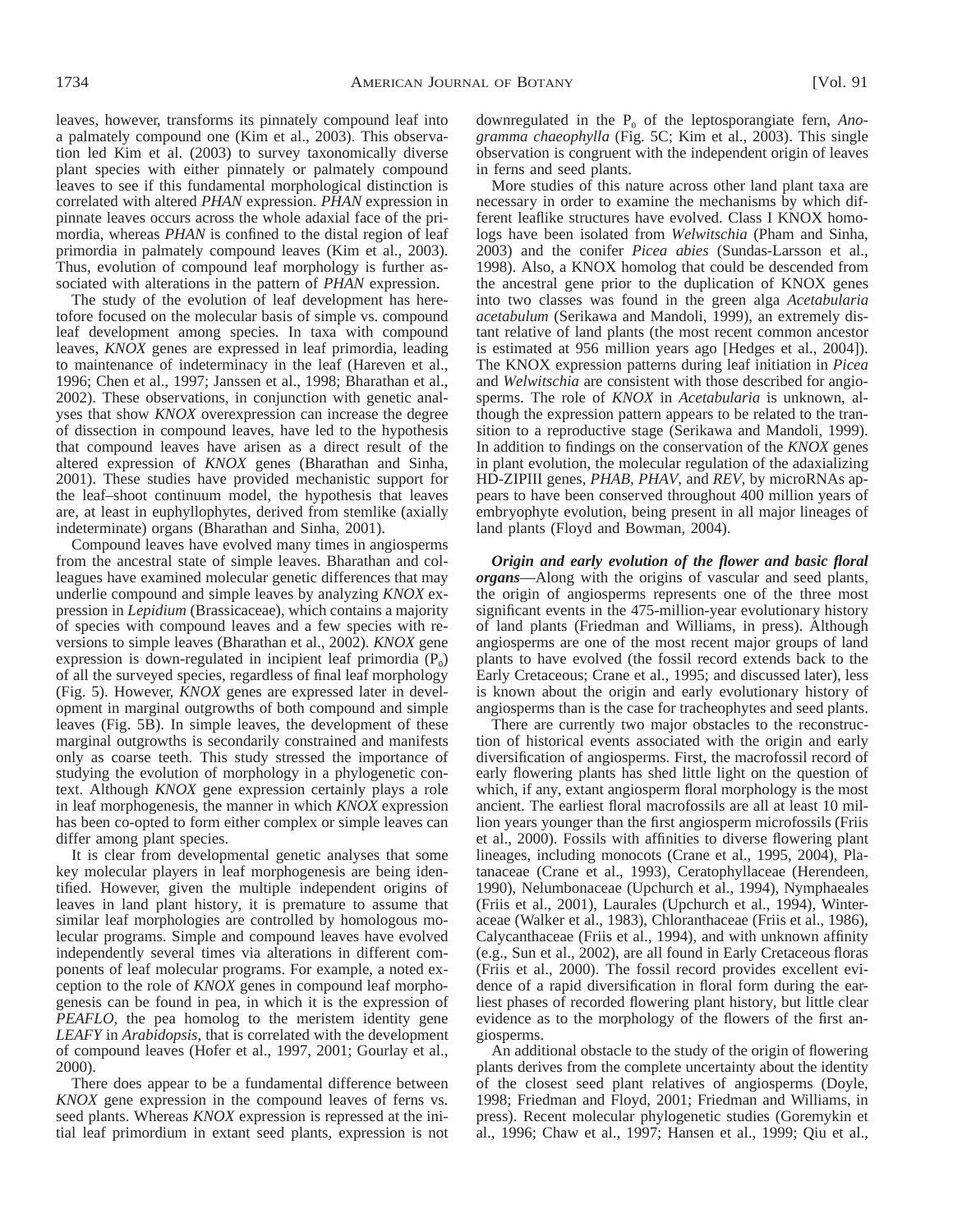1999; Samigullin et al., 1999; Bowe et al., 2000; Chaw et al., 2000; Frohlich and Parker, 2000; Sanderson et al., 2000; Zanis et al., 2002) have indicated that extant gymnosperms may be sister to the flowering plants, but there is considerable conflict among the topologies recovered from these analyses. Even if this recent molecular phylogenetic result for extant seed plants should stand the test of time there are a number of diverse Mesozoic extinct seed plant lineages (e.g., Bennettitales, Glossopteridales, and Pentoxylales) whose degree of relatedness to angiosperms remains uncertain. For the time being, establishing angiosperm outgroups will continue to be critical to assessing character state polarities and homologies of important flowering plant features, from the carpel to the second integument of the ovule.

Recent phylogenetic analyses of basal angiosperm interrelationships call into question longstanding assumptions about which lineages constitute the earliest divergent (and potentially plesiomorphic for many features) angiosperms. Although previous views focused on Magnoliaceae and close relatives (Takhtajan, 1969; Cronquist, 1981, 1988; Dahlgren, 1980, 1983; Walker et al., 1984; Donoghue and Doyle, 1989a, b; Thorne, 1992), recent analyses (Mathews and Donoghue, 1999; Parkinson et al., 1999; Qiu et al., 1999, 2000; Soltis et al., 1999; Graham et al., 2000; Zanis et al., 2002, 2003; Hilu et al., 2003; Borsch et al., 2003; Soltis and Soltis, 2004) have provided consensus on the basal extant lineages of angiosperms. These phylogenetic analyses have indicated that monotypic *Amborella* is probably sister to all other angiosperms; that Nymphaeales (Nymphaeaceae plus Cabombaceae) is sister to all angiosperms exclusive of *Amborella*; and that Illiciaceae, Schisandracea, Trimeniaceae, and Austrobaileyaceae comprise a clade (Austorobaileyales) that is sister to the remaining angiosperms.

Although carpels, stamens (microsporophylls with four sporangia), and bitegmic ovules are synapomorphies of angiosperms (Endress, 2001a), the basic homologies of these unique structures with those of nonflowering seed plants are entirely unknown. It is generally assumed that the carpel is a leaf homolog (megasporophyll), although there is an extensive 20th century literature on alternative hypotheses for the origin of the carpel (see Doyle and Donoghue, 1986). There is essentially no concrete evidence from the fossil record or extant nonflowering seed plant lineages to link the carpel structure to a morphological entity outside of angiosperms.

Reconstruction of the morphology of the earliest flower can be derived from comparisons among the most ancient extant lineages of flowering plants (e.g., Doyle and Endress, 2000; Zanis et al., 2003; Ronse De Craene et al., 2003). Although eudicot flowers such as those of *Arabidopsis* typically have four organ whorls (sepals, petals, stamens, and carpels), it is now evident that this type of organization did not characterize the first flowers (Endress, 2001b).

Although *Amborella* is dioecious, it is widely assumed that the first flowers were hermaphroditic (Endress and Igersheim, 1997) because the carpellate flowers of *Amborella* produce staminodes (Endress and Igersheim, 1997), thus demonstrating a fundamentally bisexual nature to its flower. Nevertheless, it is worth noting that unisexual flowers are common among the earliest angiosperm macrofossil assemblages (Friis et al., 2000).

Although some members of Nymphaeales produce flowers with distinct sepals and petals, *Amborella*, members of Austrobaileyales and other ancient clades of angiosperms do not

demonstrate a sepal–petal dichotomy in the perianth. Rather, flowers in these taxa, often with helical phyllotaxy in the flower (as opposed to whorls of floral organs) produce a relatively uniform set of sterile floral organs referred to as tepals (Endress, 2001a, b; Soltis et al., 2002a; Ronse De Craene et al., 2003; Zanis et al., 2003). The general indication is that sepals, petals, and petaloid organs have had many separate origins (Kramer and Irish, 1999).

The study of the evolution of floral development has been the most active area of research in the study of the molecular basis for the evolution of plant development. Studies of the molecular developmental genetics of floral organogenesis, which has been extensively studied and described in great detail (see reviews by Jack, 2001; Lohmann and Weigel, 2002; Ferrario et al., 2004), have provided some clues to the diversification of floral morphology. Investigations into the molecular basis for the origin of this major evolutionary innovation invariably turn to the role of the homeotic transcription factors, MADS-box genes. MADS-box transcription factors are found in all eukaryotes, yet it is the extensive duplication and diversification of the class I, MIKC-lineage that is unique to plants (there are 39 members of this lineage in *Arabidopsis* alone) (Purugganan et al., 1995; Alvarez-Buylla et al., 2000b; Nam et al., 2003; Parenicova et al., 2003). As a family, the MIKC-type MADS-box genes are expressed in both vegetative and reproductive tissues (Rounsley et al., 1995; Alvarez-Buylla et al., 2000a). However, it is the floral organ identity genes that have received the most attention in both evolutionary and developmental studies (Ng and Yanofsky, 2001). This is understandable, because their gene functions are mainly conserved across a breadth of taxonomic groups and thus can be used to identify widely conserved organ identity programs. The temporal and spatial expression profiles of these genes, however, can vary between angiosperm taxa, and cannot necessarily be used to identify organ-level homology (e.g., stamen with stamen or petal with petal).

The canonical ABC model of floral development describes three classes of organ identity genes, and all but one of these homeotic genes are MADS-box genes (Bowman et al., 1991; Coen and Meyerowitz, 1991). Sepals are determined by Aclass genes, petals by A- and B-class genes, stamens by Band C-class genes, and carpels by C-class genes. This model has been updated to include the D-class, ovule-specific genes, and the E-class genes, which are expressed in the three inner floral whorls and form quaternary protein complexes with the other floral homeotic genes essential for correct organ formation (Fig. 6A; Jack, 2001; Theissen, 2001; Lohmann and Weigel, 2002).

The ABC model was first described in eudicots, including *Arabidopsis* and *Antirrhinum*; however, the extent of conservation of this patterning program has been questioned, especially with regards to the origin of perianth organs, which show great morphological diversity across angiosperms. In this regard, much attention has been placed on the role of B-class genes, orthologs of the *Arabidopsis PISTILLATA* (*PI*) and *APETALA3* (*AP3*) MADS genes. In rice, a monocot, B-class genes are expressed in the second and third floral whorls and specify the lodicules and stamens, indicating the conserved role of B-class genes in specifying petals and stamens in the common ancestor of monocots and eudicots (Kang et al., 1998; Ambrose et al., 2000; Lee et al., 2003; Xiao et al., 2003). However, in some species of lower eudicots, including Fumariaceae, Ranunculaceae, and Papaveraceae, B-class or-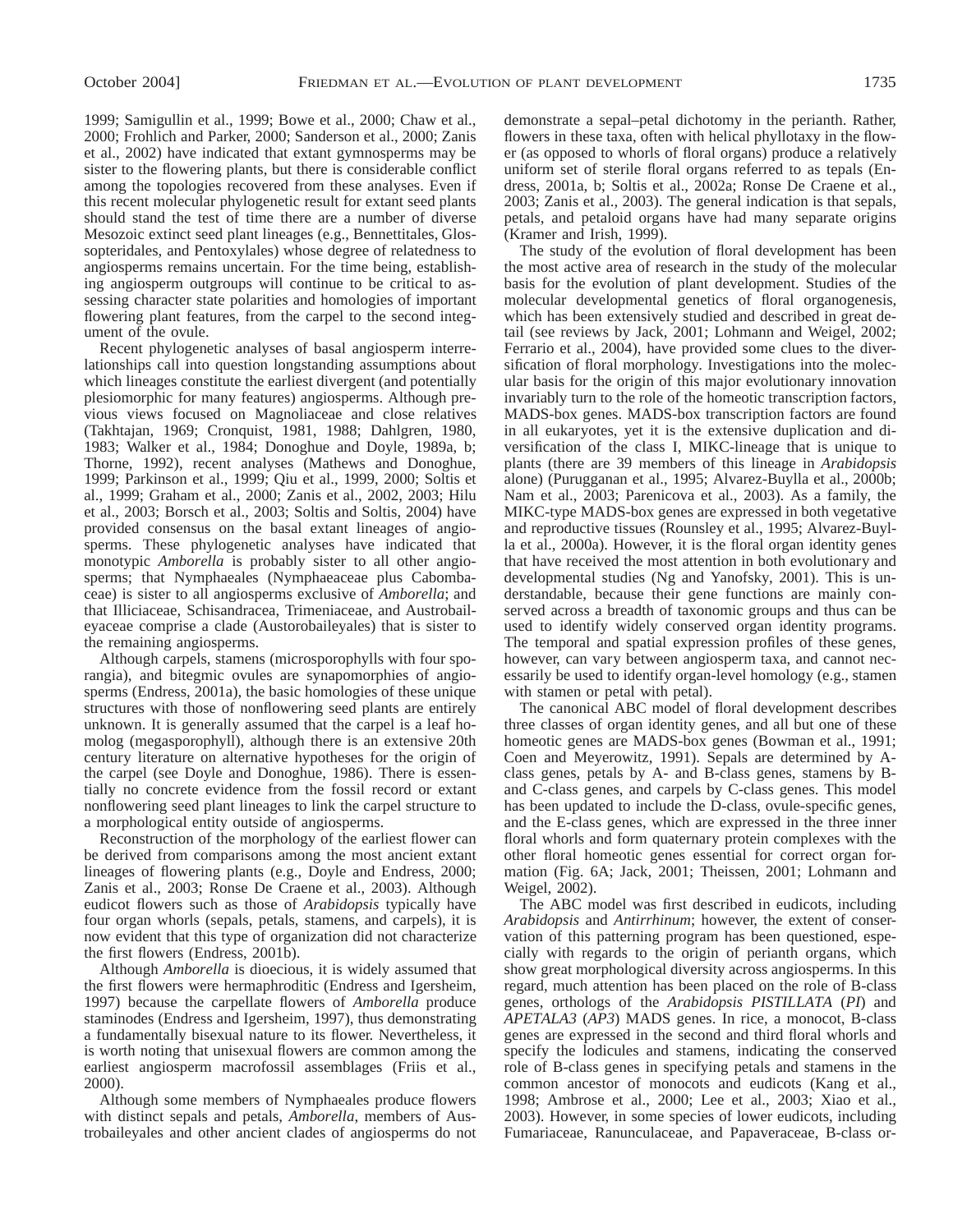

Fig. 6. Overlapping expression domains of MADS-box genes confers floral organ identity. (A) In the higher eudicot *Arabidopsis thaliana*, sepals are determined by A-class genes, petals by A- and B-class genes, stamens by Band C-class genes, and carpels by C-class genes. D-class genes arose via an angiosperm-specific duplication of an ancestral C-class gene (Kramer et al., 2004), and specify ovule identity. E-class genes are required for organ specificity in the three inner whorls. (B) In the monocot *Tulipa gesneriana*, perianth organs are transformed to morphologically identical petaloid organs (tepals) and exhibit expanded expression of B-class genes into the first whorl, exemplifying the sliding boundary hypothesis (Kanno et al., 2003). (C) In the basal eudicot *Aquilegia alpina*, petaloid organ identity is conferred by the coexpression of B-class paralogs  $(B'$  and  $B'$ ) in the perianth whorls (Kramer et al., 2003).

thologs are not expressed uniformly or constantly in petals (Kramer and Irish, 1999). This observation may be consistent with multiple, independent origins of petals.

It is evident from genetic analyses of floral homeotic mutants that small changes in the expression patterns of floral MADS-box genes can lead to dramatic changes in floral structure. This observation has led to the hypothesis that the underlying cause of floral diversity is change in the expression domain of floral homeotic genes or the ''sliding boundary'' hypothesis (Bowman, 1997). For example, the phenotypically identical sepals and petals (tepals), of the monocot tulip both express B-class orthologs, indicating that they may have evolved via a shift in the expression of B-class genes to include the first whorl in addition to the second and third whorls (Fig. 6B; Kanno et al., 2003). However, analysis of B-class genes in the tepals of lily and asparagus, both monocots, does not support the sliding boundary hypothesis. Indeed, while the transcript of the lily *AP3*-homolog, *LMADS1*, is found in all four floral whorls, the LMADS1 protein is detected only in the second and third whorls (Tzeng and Yang, 2001). This observation indicates that *LMADS1* is posttranscriptionally regulated, a possibility which remains untested in tulip. Furthermore, asparagus B-class homolog transcripts are not detected in the outer tepal, being found only in the second and third floral whorls (Park et al., 2003, 2004). These results indicate that regulation of sepal and petal identity may differ in these monocots.

The sliding boundary hypothesis does not explain the phenotypically distinct petaloid organs in the two outer whorls of members of the ancient eudicot family Ranunculaceae. Morphological analyses have indicated independent origins of the second-whorl petaloid organs, which in some cases appear to be derived from stamens (Kosuge, 1994). Kramer and colleagues (2003) found evidence for multiple paralogs of the Bclass genes, which apparently arose via gene duplication events occurring either before (*AP3*) or during (*PI*) the diversification of Ranunculacea. Whorl-specific expression differed between paralogs, indicating the petaloid organ developmental program is specified by the interactions between distinct Bclass paralogs (Fig. 6C; Kramer et al., 2003).

It has been suggested that alterations in expression patterns of these and other floral developmental genes gave rise to the angiosperm flower. Studies of the floral transcription factor *LEAFY* and B-class MADS box genes in gymnosperms, for example, have led to the formulation of the mostly male theory of floral origin (Frohlich, 2003), which posits that the male and female reproductive units were combined in the angiosperm flower by the emergence of ectopic ovules on a subset of microsporophylls in originally unisexual cones of a gymnosperm ancestor (Frohlich, 2003). Another hypothesis for the origin of flowers has suggested a homeotic transformation of reproductive organs to either male or female from unisexual gymnosperm cones, leading to the evolution of an ancestral hermaphroditic flower (Theissen et al., 2002). In this hypothesis, changes in expression of the homologs to the B-class floral homeotic genes along the reproductive axis of the gymnosperm cone may result in the necessary developmental transformation to form a flower.

Functional studies of angiosperm floral genes and their gymnosperm homologs may help determine the extent to which these theories, or alternative molecular genetic mechanisms, can be invoked to explain how flowers originated. As more is known about the molecular genetic basis for the development of other floral organs, it may be possible to incorporate the new information into a better understanding of floral origins. For example, the genes for ovule and carpel development are now being elucidated in angiosperms (Gasser et al., 1998; Liu et al., 2000; Meister et al., 2002), and the functional orthologs in gymnosperms are just beginning to be described (Becker et al., 2002). Continued studies of these and other genes in both angiosperms and gymnosperms may help resolve some key questions regarding the origin of flowers.

Additional studies have also focused on other aspects of floral and inflorescence diversity, including the evolution of rosette flowering in Brassicaceae (Yoon and Baum, 2004) and actinomorphic vs. zygomorphic symmetry in flowers (Luo et al., 1996; Hileman et al., 2003). From these studies, it is evident that floral diversity can be generated by lineage-specific modifications of the ABC floral program, as well as other floral regulatory loci. The genomic analysis of expressed sequence tags (ESTs) in basal angiosperm flowers, as well as the development of model basal angiosperm species for genetic analysis, we hope will help answer the question of the origin of flowers by identifying genes that underlie the development of flowers in these taxa and by determining to what extent the floral genetic program is conserved across angiosperms (Baum et al., 2002; Soltis et al., 2002a; Buzgo et al., 2004).

#### SUMMARY

The integration of a detailed understanding of phylogenetic relationships among land plants, including fossil taxa, provides a framework for the study of the evolution of morphology and the underlying developmental processes that gave rise to plant form. When coupled with molecular genetic studies of the ontogeny of specific organs, this approach can provide an integrated and comprehensive picture of how developmental processes and morphologies have diversified in land plant evolution.

Investigations of the molecular basis for the evolution of plant development have focused largely on the evolution of flowers and the underlying genes that regulate floral morphogenesis. Other major features of land plant diversification, including the origins and diversification of apical growth patterns, leaves, and roots, have received far less attention and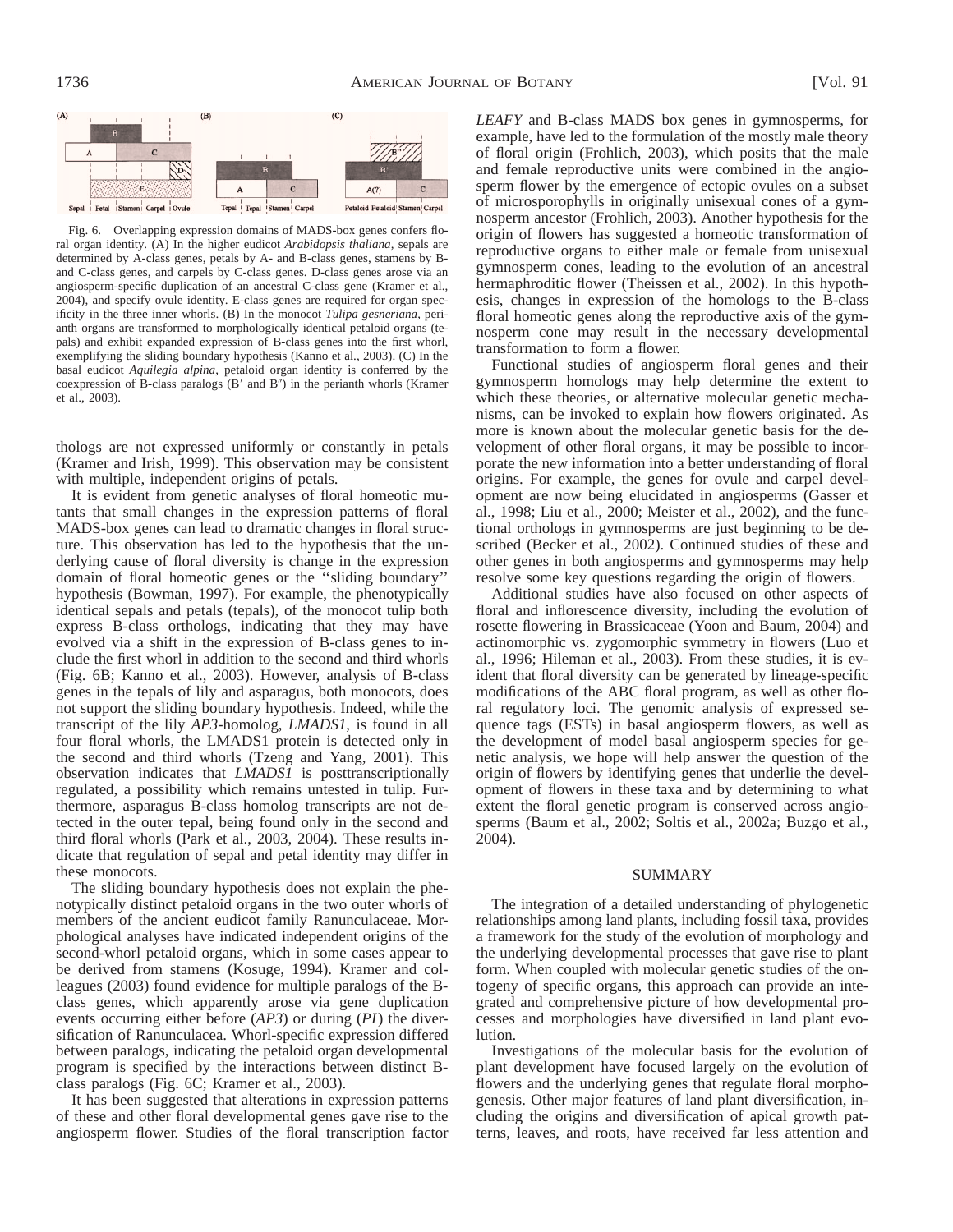provide opportunities for future investigations. Progress, however, will continue to rely on advances on several fronts. First, greater resolution of phylogenetic relationships will allow focused hypotheses to be generated and evaluated by comparative morphological data and molecular developmental genetics. Second, most studies of molecular developmental genetics have targeted a small handful of angiosperm species, particularly the eudicot *A. thaliana*. Detailed analyses on other major land plant groups, including liverworts, mosses, and the various clades of moniliformopses, lycophytes, and gymnosperms need to be undertaken to provide breadth in our comparative studies of molecular developmental genetics in plants. Molecular expression patterns derived from a broad phylogenetic sampling of metazoans have been the key to breaking some of the basic code that underlies animal evolutionary developmental biology. This will invariably require development of new model genetic systems that span all major land plant groups, which will permit functional dissection of developmental processes at the molecular genetic level. Finally, new technologies of plant genomics will allow rapid identification of genes in different land plant genomes that, coupled with more detailed functional analysis, may allow integration of functional developmental analyses and functional studies with comparative genomics.

### LITERATURE CITED

- ALBERCH, P., S. J. GOULD, G. F. OSTER, AND D. B. WAKE. 1979. Size and shape in ontogeny and phylogeny. *Paleobiology* 5: 296–317.
- ALVAREZ-BUYLLA, E. R., S. J. LILJEGREN, S. PELAZ, S. E. GOLD, C. BUR-GEFF, G. S. DITTA, F. VERGARA-SILVA, AND M. F. YANOFSKY. 2000a. MADS-box gene evolution beyond flowers: expression in pollen, endosperm, guard cells, roots and trichomes. *Plant Journal* 24: 457–466.
- ALVAREZ-BUYLLA, E. R., S. PELAZ, S. J. LILJEGREN, S. E. GOLD, C. BUR-GEFF, G. S. DITTA, L. RIBAS DE POUPLANA, L. MARTINEZ-CASTILLA, AND M. F. YANOFSKY. 2000b. An ancestral MADS-box gene duplication occurred before the divergence of plants and animals. *Proceedings of the National Academy, USA* 97: 5328–5333.
- AMBROSE, B. A., D. R. LERNER, P. CICERI, C. M. PADILLA, M. F. YANOFSKY, AND R. J. SCHMIDT. 2000. Molecular and genetic analyses of the *silky1* gene reveal conservation in floral organ specification between eudicots and monocots. *Molecular Cell* 5: 569–579.
- ARTHUR, W. 2002. The emerging conceptual framework of evolutionary developmental biology. *Nature* 415: 757–764.
- BATEMAN, R. M., W. A. DIMICHELE, AND D. A. WILLARD. 1992. Experimental cladistic analysis of anatomically preserved arborescent lycopsids from the Carboniferous of Euramerica—an essay on paleobotanical phylogenetics. *Annals of the Missouri Botanical Garden* 79: 500–559.
- BAUM, D. A., J. DOEBLEY, V. F. IRISH, AND E. M. KRAMER. 2002. Response: missing links: the genetic architecture of flower and floral diversification. *Trends in Plant Science* 7: 31–34.
- BAURLE, I., AND T. LAUX. 2003. Apical meristems: the plant's fountain of youth. *Bioessays* 25: 961–970.
- BECKER, A., M. BEY, T. R. BURGLIN, H. SAEDLER, AND G. THEISSEN. 2002. Ancestry and diversity of *BEL1-like* homeobox genes revealed by gymnosperm (*Gnetum gnemon*) homologs. *Development Genes and Evolution* 212: 452–457.
- BENFEY, P. N. 1999. Is the shoot a root with a view? *Current Opinion in Plant Biology* 2: 39–43.
- BEZANILLA, M., A. PAN, AND R. S. QUATRANO. 2003. RNA interference in the moss *Physcomitrella patens*. *Plant Physiology* 133: 470–474.
- BHARATHAN, G., AND N. R. SINHA. 2001. The regulation of compound leaf development. *Plant Physiology* 127: 1533–1538.
- BHARATHAN, G., T. E. GOLIBER, C. MOORE, S. KESSLER, T. PHAM, AND N. R. SINHA. 2002. Homologies in leaf form inferred from KNOXI gene expression during development. *Science* 296: 1858–1860.
- BIERHORST, D. W. 1971. Morphology of vascular plants. Macmillan, New York, New York, USA.
- BORSCH, T., K. W. HILU, D. QUANDT, V. WILDE, C. NEINHUIS, AND W.

BARTHLOTT. 2003. Noncoding plastid *trnT-trnF* sequences reveal a well resolved phylogeny of basal angiosperms. *Journal of Evolutionary Biology* 16: 558–576.

- BOWE, L. M., G. COAT, AND C. W. DE PAMPHILIS. 2000. Phylogeny of seed plants based on all three genomic compartments: extant gymnosperms are monophyletic and Gnetales' closest relatives are conifers. *Proceedings of the National Academy, USA* 97: 4092–4097.
- BOWER, F. O. 1908. The origin of a land flora; a theory based upon the facts of alternation. Macmillan and Co., London, UK.
- BOWMAN, J. 1997. Evolutionary conservation of angiosperm flower development at the molecular and genetic levels. *Journal of Biosciences* 22: 515–527.
- BOWMAN, J. L., AND Y. ESHED. 2000. Formation and maintenance of the shoot apical meristem. *Trends in Plant Sciences* 5: 110–115.
- BOWMAN, J. L., D. R. SMYTH, AND E. M. MEYEROWITZ. 1991. Genetic interactions among floral homeotic genes of *Arabidopsis*. *Development* 112: 1–20.
- BOYCE, C. K., AND A. H. KNOLL. 2002. Evolution of developmental potential and the multiple independent origins of leaves in Paleozoic vascular plants. *Paleobiology* 28: 70–100.
- BRAND, U., J. C. FLETCHER, M. HOBE, E. M. MEYEROWITZ, AND R. SIMON. 2000. Dependence of stem cell fate in *Arabidopsis* on a feedback loop regulated by CLV3 activity. *Science* 289: 617–619.
- BURLEIGH, J. G., AND S. MATHEWS. 2004. Phylogenetic signals in nucleotide data from seed plants: implications for resolving the seed plant tree of life. *American Journal of Botany* 91: 1599–1613.
- BUZGO, M., D. E. SOLTIS, P. S. SOLTIS, AND H. MA. 2004. Towards a comprehensive integration of morphological and genetic studies of floral development. *Trends in Plant Sciences* 9: 164–173.
- BYRNE, M. E., C. A. KIDNER, AND R. A. MARTIENSSEN. 2003. Plant stem cells: divergent pathways and common themes in shoots and roots. *Current Opinion in Genetics and Development* 13: 551–557.
- BYRNE, M. E., R. BARLEY, M. CURTIS, J. M. ARROYO, M. DUNHAM, A. HUDSON, AND R. A. MARTIENSSEN. 2000. *Asymmetric leaves1* mediates leaf patterning and stem cell function in *Arabidopsis*. *Nature* 408: 967– 971.
- CARLES, C. C., AND J. C. FLETCHER. 2003. Shoot apical meristem maintenance: the art of a dynamic balance. *Trends in Plant Sciences* 8: 394– 401.
- CHAMPAGNE, C. E. M., AND N. W. ASHTON. 2001. Ancestry of *KNOX* genes revealed by bryophyte (*Physcomitrella patens*) homologs. *New Phytologist* 150: 23–36.
- CHAW, S. M., A. ZHARKIKH, H. M. SUNG, T. C. LAU, AND W. H. LI. 1997. Molecular phylogeny of extant gymnosperms and seed plant evolution: analysis of nuclear 18S rRNA sequences. *Molecular Biology and Evolution* 14: 56–68.
- CHAW, S. M., C. L. PARKINSON, Y. C. CHENG, T. M. VINCENT, AND J. D. PALMER. 2000. Seed plant phylogeny inferred from all three plant genomes: monophyly of extant gymnosperms and origin of Gnetales from conifers. *Proceedings of the National Academy, USA* 97: 4086–4091.
- CHEN, J. J., B. J. JANSSEN, A. WILLIAMS, AND N. SINHA. 1997. A gene fusion at a homeobox locus: alterations in leaf shape and implications for morphological evolution. *Plant Cell* 9: 1289–1304.
- CHUCK, G., C. LINCOLN, AND S. HAKE. 1996. *KNAT1* induces lobed leaves with ectopic meristems when overexpressed in *Arabidopsis*. *Plant Cell* 8: 1277–1289.
- CLARK, S. E., R. W. WILLIAMS, AND E. M. MEYEROWITZ. 1997. The *CLA-VATA1* gene encodes a putative receptor kinase that controls shoot and floral meristem size in *Arabidopsis*. *Cell* 89: 575–585.
- CLOWES, S. A. L. 1961. Apical meristems. Blackwell Scientific Publications, Oxford, UK.
- COEN, E. S., AND E. M. MEYEROWITZ. 1991. The war of the whorls: genetic interactions controlling flower development. *Nature* 353: 31–37.
- COOKE, T. J., D. POLI, AND J. D. COHEN. 2003. Did auxin play a crucial role in the evolution of novel body plans during the late Silurian–early Devonian radiation of land plants? *In* A. R. Hemsley and I. Poole [eds.], The evolution of plant physiology, 85–107. Academic Press, London, UK.
- COVE, D. 2000. The moss, *Physcomitrella patens*. *Journal of Plant Growth Regulation* 19: 275–283.
- CRANDALL-STOTLER, B. 1981. Morphology/anatomy of hepatics and anthocerotes. *In* J. Cramer [ed.], Advances in bryology, 315–398. International Association of Bryologists,Vaduz, Lichtenstein.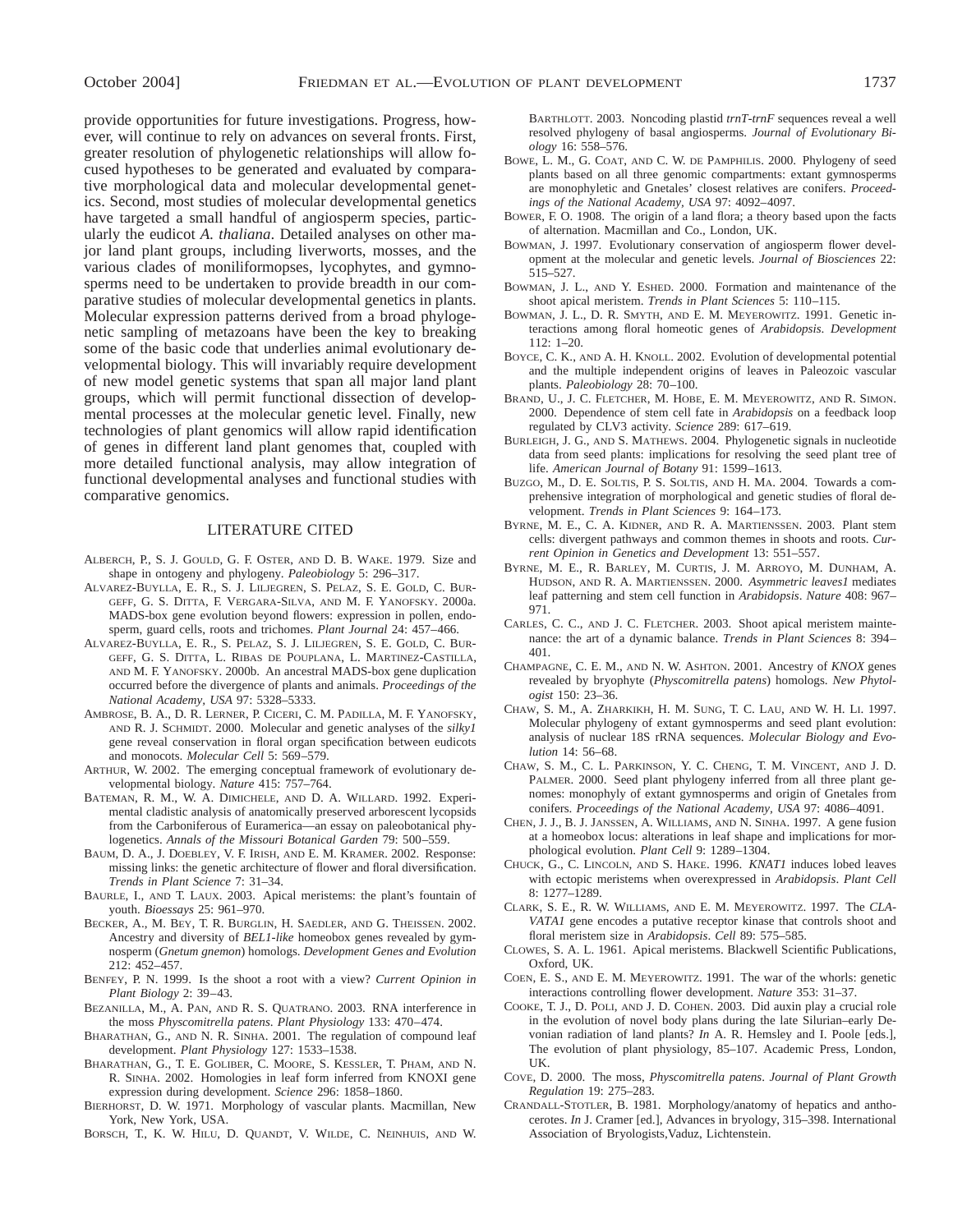- CRANDALL-STOTLER, B. 1984. Musci, hepatics, and anthocerotes—an essay on analogues. *In* R. M. Schuster [ed.], New manual of bryology, 1093– 1129. Hattori Botanical Laboratory, Nichinan, Japan.
- CRANDALL-STOTLER, B., AND R. E. STOTLER. 2000. Morphology and classification of the Marchantiophyta. *In* A. J. Shaw and B. Goffinet [eds.], Bryophyte biology, 21–70. Cambridge University Press, Cambridge, UK.
- CRANE, P. R. 1985. Phylogenetic analysis of seed plants and the origin of angiosperms. *Annals of the Missouri Botanical Garden* 72: 716–793.
- CRANE, P. R., AND P. KENRICK. 1997. Diverted development of reproductive organs: a source of morphological innovation in land plants. *Plant Systematics and Evolution* 206: 161–174.
- CRANE, P. R., E. M. FRIIS, AND K. R. PEDERSEN. 1995. The origin and early diversification of angiosperms. *Nature* 374: 27–33.
- CRANE, P. R., P. HERENDEEN, AND E. M. FRIIS. 2004. Fossils and plant phylogeny. *American Journal of Botany* 91: 1683–1699.
- CRANE, P. R., K. R. PEDERSEN, E. M. FRIIS, AND A. N. DRINNAN. 1993. Early Cretaceous (Early to Middle Albian) platanoid inflorescences associated with *Sapindopsis* leaves from the Potomac Group of eastern North America. *Systematic Botany* 18: 328–344.
- CRONK, Q. C. B. 2001. Plant evolution and development in a post-genomic context. *Nature Reivews Genetics* 2: 607–619.
- CRONQUIST, A. 1981. An integrated system of classification of flowering plants. Columbia University Press, New York, New York, USA.
- CRONQUIST, A. 1988. The evolution and classification of flowering plants. New York Botanical Garden, Bronx, New York, USA.
- DAHLGREN, R. M. T. 1980. A revised system of classification of the angiosperms. *Botanical Journal of the Linnean Society* 80: 91–124.
- DAHLGREN, R. M. T. 1983. General aspects of angiosperm evolution and macrosystematics. *Nordic Journal of Botany* 3: 119–149.
- DI CRISTINA, M., G. SESSA, L. DOLAN, P. LINSTEAD, S. BAIMA, I. RUBERTI, AND G. MORELLI. 1996. The *Arabidopsis Athb-10* (*GLABRA2*) is an HD-Zip protein required for regulation of root hair development. *Plant Journal* 10: 393–402.
- DOLAN, L., AND B. SCHERES. 1998. Root pattern: shooting in the dark? *Seminars in Cell and Developmental Biology* 9: 201–206.
- DOMBROVSKA, O., AND Y. L. QIU. 2004. Distribution of introns in the mitochondrial gene *nad1* in land plants: phylogenetic and molecular evolutionary implications. *Molecular Phylogenetics and Evolution* 32: 246– 263.
- DONOGHUE, M. J., AND J. A. DOYLE. 1989a. Phylogenetic analysis of angiosperms and the relationships of Hamamelidae. *In* P. R. Crane and S. Blackmore [eds.], Evolution, systematics, and fossil history of the Hamamelidae, vol. 1. Introduction and 'lower' Hamamelidae, 17–45. Clarendon Press, Oxford, UK.
- DONOGHUE, M. J., AND J. A. DOYLE. 1989b. Phylogenetic studies of seed plants and angiosperms based on morphological characters. *In* B. Fernholm, K. Bremer, and H. Jörnvall [eds.], The hierarchy of life: molecules and morphology in phylogenetic analysis, 181–193. Elsevier, Amsterdam, Netherlands.
- DOYLE, J. A. 1998. Phylogeny of vascular plants. *Annual Review of Ecology and Systematics* 29: 567–599.
- DOYLE, J. A., AND M. J. DONOGHUE. 1986. Seed plant phylogeny and the origin of angiosperms—an experimental cladistic approach. *Botanical Review* 52: 321–431.
- DOYLE, J. A., AND P. K. ENDRESS. 2000. Morphological phylogenetic analysis of basal angiosperms: comparison and combination with molecular data. *International Journal of Plant Sciences* 161: S121–S153.
- ELDREDGE, N., AND S. J. GOULD. 1972. Punctuated equilibria: an alternative to phyletic gradualism. *In* T. J. M. Schopf [ed.], Models in paleobiology, 82–115. Freeman, Cooper, and Co., San Francisco, California, USA.
- ENDRESS, P. K. 2001a. Origins of flower morphology. *Journal of Experimental Zoology* 291: 105–115.
- ENDRESS, P. K. 2001b. The flowers in extant basal angiosperms and inferences on ancestral flowers. *International Journal of Plant Sciences* 162: 1111–1140.
- ENDRESS, P. K., AND A. IGERSHEIM. 1997. Gynoecium diversity and systematics of the Laurales. *Botanical Journal of the Linnean Society* 125: 93– 168.
- ESHED, Y., S. F. BAUM, J. V. PEREA, AND J. L. BOWMAN. 2001. Establishment of polarity in lateral organs of plants. *Current Biology* 11: 1251–1260.
- FERRARIO, S., R. G. IMMINK, AND G. C. ANGENENT. 2004. Conservation and diversity in flower land. *Current Opinion in Plant Biology* 7: 84–91.
- FLETCHER, J. C. 2002. Shoot and floral meristem maintenance in *Arabidopsis*. *Annual Review of Plant Biology* 53: 45–66.
- FLOYD, S. K., AND J. L. BOWMAN. 2004. Ancient microRNA target sequences in plants. *Nature* 428: 485–486.
- FRIEDMAN, W. E., AND S. K. FLOYD. 2001. Perspective: the origin of flowering plants and their reproductive biology—a tale of two phylogenies. *Evolution* 55: 217–231.
- FRIEDMAN, W. E., AND J. H. WILLIAMS. In press. Developmental evolution of the sexual process in ancient flowering plant lineages. *Plant Cell.*
- FRIIS, E. M., P. R. CRANE, AND K. R. PEDERSEN. 1986. Floral evidence for Cretaceous chloranthoid angiosperms. *Nature* 320: 163–164.
- FRIIS, E. M., K. R. PEDERSEN, AND P. R. CRANE. 1994. Angiosperm floral structures from the Early Cretaceous of Portugal. *Plant Systematics and Evolution (Supplement)* 8: 31–49.
- FRIIS, E. M., K. R. PEDERSEN, AND P. R. CRANE. 2000. Reproductive structure and organization of basal angiosperms from the Early Cretaceous (Barremian or Aptian) of western Portugal. *International Journal of Plant Sciences* 161: S169–S182.
- FRIIS, E. M., K. R. PEDERSEN, AND P. R. CRANE. 2001. Fossil evidence of water lilies (Nymphaeales) in the Early Cretaceous. *Nature* 410: 357– 360.
- FRIIS, E. M., H. EKLUND, K. R. PEDERSEN, AND P. R. CRANE. 1994. *Virginianthus calycanthoides* gen. et sp. nov.—a calycanthaceous flower from the Potomac group (Early Cretaceous) of eastern North America. *International Journal of Plant Sciences* 155: 772–785.
- FROHLICH, M. W. 2003. An evolutionary scenario for the origin of flowers. *Nature Reviews Genetics* 4: 559–566.
- FROHLICH, M. W., AND D. S. PARKER. 2000. The mostly male theory of flower evolutionary origins: from genes to fossils. *Systematic Botany* 25: 155–170.
- GASSER, C. S., J. BROADHVEST, AND B. A. HAUSER. 1998. Genetic analysis of ovule development. *Annual Review of Plant Physiology and Plant Molecular Biology* 49: 1–24.
- GENSEL, P. G. 1992. Phylogenetic relationships of the zosterophylls and lycopsids—evidence from morphology, paleoecology, and cladistic methods of inference. *Annals of the Missouri Botanical Garden* 79: 450–473.
- GENSEL, P. G., AND C. M. BERRY. 2001. Early lycophyte evolution. *American Fern Journal* 91: 74–98.
- GENSEL, P. G., M. E. KOTYK, AND J. F. BASINGER. 2001. Morphology of above- and below-ground structures in early Devonian (Pragian-Emsian) plants. *In* P. G. Gensel and D. Edwards [eds.], Plants invade the land: evolutionary and environmental perspectives, 83–102. Columbia University Press, New York, New York, USA.
- GIFFORD, E. M., AND A. S. FOSTER. 1989. Morphology and evolution of vascular plants. W. H. Freeman and Co., New York, New York, USA.
- GILBERT, S. F., J. M. OPITZ, AND R. A. RAFF. 1996. Resynthesizing evolutionary and developmental biology. *Developmental Biology* 173: 357– 372.
- GOFFINET, B. 2000. Origin and phylogenetic relationships of bryophytes. *In* J. Shaw and B. Goffinet [eds.], The biology of bryophytes, 124–149. Cambridge University Press, Cambridge, UK.
- GOREMYKIN, V., V. BOBROVA, J. PAHNKE, A. TROITSKY, A. ANTONOV, AND W. MARTIN. 1996. Noncoding sequences from the slowly evolving chloroplast inverted repeat in addition to *rbc*L data do not support gnetalean affinities of angiosperms. *Molecular Biology and Evolution* 13: 383–396.
- GOULD, S. J. 1977. Ontogeny and phylogeny. Belknap Press of Harvard University Press, Cambridge, Massachusetts, USA.
- GOURLAY, C. W., J. M. HOFER, AND T. H. ELLIS. 2000. Pea compound leaf architecture is regulated by interactions among the genes *UNIFOLIATA*, *cochleata*, *afila*, and *tendril*-*less*. *Plant Cell* 12: 1279–1294.
- GRAHAM, L. E., AND Y. KANEKO. 1991. Subcellular structures of relevance to the origin of land plants (embryophytes) from green-algae. *Critical Reviews in Plant Sciences* 10: 323–342.
- GRAHAM, L. E., M. E. COOK, AND J. S. BUSSE. 2000. The origin of plants: body plan changes contributing to a major evolutionary radiation. *Proceedings of the National Academy, USA* 97: 4535–4540.
- HAECKER, A., R. GROSS-HARDT, B. GEIGES, A. SARKAR, H. BREUNINGER, M. HERRMANN, AND T. LAUX. 2004. Expression dynamics of *WOX* genes mark cell fate decisions during early embryonic patterning in *Arabidopsis thaliana*. *Development* 131: 657–668.
- HAGEMANN, W. 1967. Die Gestaltung als determinierendes Prinzip bei der Entwicklung des Pflanzenkörpers. Der Mathematische und Naturwissen*schaftliche Unterricht* 20: 289–297.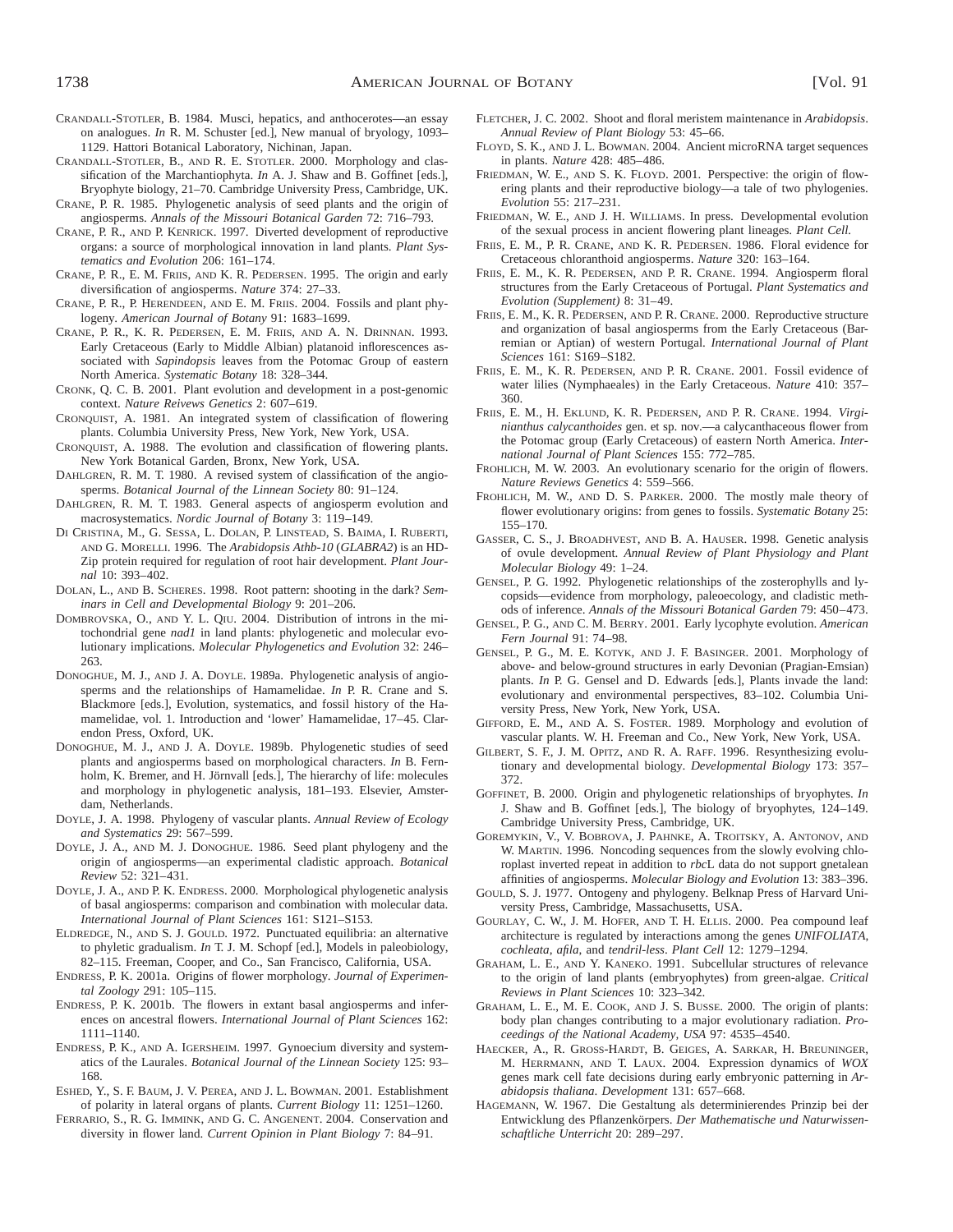- HANSEN, A., S. HANSMANN, T. SAMIGULLIN, A. ANTONOV, AND W. MARTIN. 1999. *Gnetum* and the angiosperms: molecular evidence that their shared morphological characters are convergent, rather than homologous. *Molecular Biology and Evolution* 16: 1006–1009.
- HAREVEN, D., T. GUTFINGER, A. PARNIS, Y. ESHED, AND E. LIFSCHITZ. 1996. The making of a compound leaf: genetic manipulation of leaf architecture in tomato. *Cell* 84: 735–744.
- HEDGES, S. B., J. E. BLAIR, M. L. VENTURI, AND J. L. SHOE. 2004. A molecular timescale of eukaryote evolution and the rise of complex multicellular life. *BMC Evolutionary Biology* 4: 2.
- HERENDEEN, P. S., D. H. LES, AND D. L. DILCHER. 1990. Fossil *Ceratophyllum* (Ceratopyllaceae) from the tertiary of North America. *American Journal of Botany* 77: 7–16.
- HILEMAN, L. C., E. M. KRAMER, AND D. A. BAUM. 2003. Differential regulation of symmetry genes and the evolution of floral morphologies. *Proceedings of the National Academy, USA* 100: 12814–12819.
- HILU, K. W., T. BORSCH, K. MULLER, D. E. SOLTIS, P. S. SOLTIS, V. SAVO-LAINEN, M. W. CHASE, M. P. POWELL, L. A. ALICE, R. EVANS, H. SAU-QUET, C. NEINHUIS, T. A. B. SLOTTA, J. G. ROHWER, C. S. CAMPBELL, AND L. W. CHATROU. 2003. Angiosperm phylogeny based on *matK* sequence information. *American Journal of Botany* 90: 1758–1776.
- HOBE, M., R. MULLER, M. GRUNEWALD, U. BRAND, AND R. SIMON. 2003. Loss of CLE40, a protein functionally equivalent to the stem cell restricting signal CLV3, enhances root waving in *Arabidopsis*. *Development Genes and Evolution* 213: 371–381.
- HOFER, J., C. GOURLAY, A. MICHAEL, AND T. H. ELLIS. 2001. Expression of a class 1 *knotted1*-like homeobox gene is down-regulated in pea compound leaf primordia. *Plant Molecular Biology* 45: 387–398.
- HOFER, J., L. TURNER, R. HELLENS, M. AMBROSE, P. MATTHEWS, A. MI-CHAEL, AND N. ELLIS. 1997. *UNIFOLIATA* regulates leaf and flower morphogenesis in pea. *Current Biology* 7: 581–587.
- HUEBER, F. M. 1992. Thoughts on the early lycopsids and zosterophylls. *Annals of the Missouri Botanical Garden* 79: 474–499.
- IWAKAWA, H., Y. UENO, E. SEMIARTI, H. ONOUCHI, S. KOJIMA, H. TSUKAYA, M. HASEBE, T. SOMA, M. IKEZAKI, C. MACHIDA, AND Y. MACHIDA. 2002. The *ASYMMETRIC LEAVES2* gene of *Arabidopsis thaliana*, required for formation of a symmetric flat leaf lamina, encodes a member of a novel family of proteins characterized by cysteine repeats and a leucine zipper. *Plant and Cell Physiology* 43: 467–478.
- JACK, T. 2001. Relearning our ABCs: new twists on an old model. *Trends in Plant Sciences* 6: 310–316.
- JACKSON, D., B. VEIT, AND S. HAKE. 1994. Expression of maize *KNOTTED1* related homeobox genes in the shoot apical meristem predicts patterns of morphogenesis in the vegetative shoot. *Development* 120: 405–413.
- JANSSEN, B. J., L. LUND, AND N. SINHA. 1998. Overexpression of a homeobox gene, *LeT6,* reveals indeterminate features in the tomato compound leaf. *Plant Physiology* 117: 771–786.
- JEONG, S., A. E. TROTOCHAUD, AND S. E. CLARK. 1999. The *Arabidopsis CLAVATA2* gene encodes a receptor-like protein required for the stability of the *CLAVATA1* receptor-like kinase. *Plant Cell* 11: 1925–1934.
- KAMIYA, N., H. NAGASAKI, A. MORIKAMI, Y. SATO, AND M. MATSUOKA. 2003. Isolation and characterization of a rice *WUSCHEL*-type homeobox gene that is specifically expressed in the central cells of a quiescent center in the root apical meristem. *Plant Journal* 35: 429–441.
- KANG, H. G., J. S. JEON, S. LEE, AND G. AN. 1998. Identification of class B and class C floral organ identity genes from rice plants. *Plant Molecular Biology* 38: 1021–1029.
- KANNO, A., H. SAEKI, T. KAMEYA, H. SAEDLER, AND G. THEISSEN. 2003. Heterotopic expression of class B floral homeotic genes supports a modified ABC model for tulip (*Tulipa gesneriana*). *Plant Molecular Biology* 52: 831–841.
- KAPLAN, D. R., AND W. HAGEMANN. 1991. The relationship of cell and organism in vascular plants: are cells the building-blocks of plant form? *BioScience* 41: 693–703.
- KAPLAN, D. R., AND T. J. COOKE. 1997. Fundamental concepts in the embryogenesis of dicotyledons: a morphological interpretation of embryo mutants. *Plant Cell* 9: 1903–1919.
- KAROL, K. G., R. M. MCCOURT, M. T. CIMINO, AND C. F. DELWICHE. 2001. The closest living relatives of land plants. *Science* 294: 2351–2353.
- KELLOGG, E. A. 2004. Evolution of developmental traits. *Current Opinion in Plant Biology* 7: 92–98.
- KENRICK, P. 2001. Turning over a new leaf. *Nature* 410: 309–310.
- KENRICK, P., AND P. R. CRANE. 1997a. The origin and early diversification

of land plants: a cladistic study. Smithsonian Institution Press, Washington, D.C., USA.

- KENRICK, P., AND P. R. CRANE. 1997b. The origin and early evolution of plants on land. *Nature* 389: 33–39.
- KERSTETTER, R., E. VOLLBRECHT, B. LOWE, B. VEIT, J. YAMAGUCHI, AND S. HAKE. 1994. Sequence analysis and expression patterns divide the maize knotted1-like homeobox genes into two classes. *Plant Cell* 6: 1877–1887.
- KERSTETTER, R. A., K. BOLLMAN, R. A. TAYLOR, K. BOMBLIES, AND R. S. POETHIG. 2001. *KANADI* regulates organ polarity in *Arabidopsis*. *Nature* 411: 706–709.
- KESSLER, S., AND N. SINHA. 2004. Shaping up: the genetic control of leaf shape. *Current Opinion in Plant Biology* 7: 65–72.
- KIM, M., S. MCCORMICK, M. TIMMERMANS, AND N. SINHA. 2003. The expression domain of *PHANTASTICA* determines leaflet placement in compound leaves. *Nature* 424: 438–443.
- KOSUGE, K. 1994. Petal evolution in Ranunculaceae. *Plant Systematics and Evolution (Supplement)* 8: 185–191.
- KRAMER, E. M., AND V. F. IRISH. 1999. Evolution of genetic mechanisms controlling petal development. *Nature* 399: 144–148.
- KRAMER, E. M., V. S. DI STILIO, AND P. M. SCHLUTER. 2003. Complex patterns of gene duplication in the *APETALA3* and *PISTILLATA* lineages of the Ranunculaceae. *International Journal of Plant Sciences* 164: 1– 11.
- KRAMER, E. M., M. A. JARAMILLO, AND V. S. DI STILIO. 2004. Patterns of gene duplication and functional evolution during the diversification of the *AGAMOUS* subfamily of MADS box genes in angiosperms. *Genetics* 166: 1011–1023.
- LAWTON-RAUH, A. L., E. R. ALVAREZ-BUYLLA, AND M. D. PURUGGANAN. 2000. Molecular evolution of flower development. *Trends in Ecology & Evolution* 15: 144–149.
- LEE, M. M., AND J. SCHIEFELBEIN. 1999. WEREWOLF, a MYB-related protein in *Arabidopsis*, is a position-dependent regulator of epidermal cell patterning. *Cell* 99: 473–483.
- LEE, M. M., AND J. SCHIEFELBEIN. 2001. Developmentally distinct MYB genes encode functionally equivalent proteins in *Arabidopsis*. *Development* 128: 1539–1546.
- LEE, S., J. S. JEON, K. AN, Y. H. MOON, Y. Y. CHUNG, AND G. AN. 2003. Alteration of floral organ identity in rice through ectopic expression of *OsMADS16*. *Planta* 217: 904–911.
- LENHARD, M., AND T. LAUX. 2003. Stem cell homeostasis in the *Arabidopsis* shoot meristem is regulated by intercellular movement of CLAVATA3 and its sequestration by CLAVATA1. *Development* 130: 3163–3173.
- LEWIS, L. A., B. D. MISHLER, AND R. VILGALYS. 1997. Phylogenetic relationships of the liverworts (Hepaticae), a basal embryophyte lineage, inferred from nucleotide sequence data of the chloroplast gene *rbc*L. *Molecular Phylogenetics and Evolution* 7: 377–393.
- LI, C. S., AND D. EDWARDS. 1995. A reinvestigation of Halle *Drepanophycus* spinaeformis Göpp, from the lower Devonian of Yunnan province, southern China. *Botanical Journal of the Linnean Society* 118: 163–192.
- LINCOLN, C., J. LONG, J. YAMAGUCHI, K. SERIKAWA, AND S. HAKE. 1994. A knotted1-like homeobox gene in *Arabidopsis* is expressed in the vegetative meristem and dramatically alters leaf morphology when overexpressed in transgenic plants. *Plant Cell* 6: 1859–1876.
- LIU, Z. C., R. G. FRANKS, AND V. P. KLINK. 2000. Regulation of tissue formation by *LEUNIG* and *AINTGUMENTA. Plant Cell* 12: 1879–1891.
- LOHMANN, J. U., AND D. WEIGEL. 2002. Building beauty: the genetic control of floral patterning. *Developmental Cell* 2: 135–142.
- LONG, J. A., E. I. MOAN, J. I. MEDFORD, AND M. K. BARTON. 1996. A member of the KNOTTED class of homeodomain proteins encoded by the *STM* gene of *Arabidopsis*. *Nature* 379: 66–69.
- LUO, D., R. CARPENTER, C. VINCENT, L. COPSEY, AND E. COEN. 1996. Origin of floral asymmetry in *Antirrhinum*. *Nature* 383: 794–799.
- LYNCH, M., AND A. FORCE. 2000. The probability of duplicate gene preservation by subfunctionalization. *Genetics* 154: 459–473.
- MANHART, J. R., AND J. D. PALMER. 1990. The gain of 2 chloroplast transfer-RNA introns marks the green algal ancestors of land plants. *Nature* 345: 268–270.
- MASUCCI, J. D., W. G. RERIE, D. R. FOREMAN, M. ZHANG, M. E. GALWAY, M. D. MARKS, AND J. W. SCHIEFELBEIN. 1996. The homeobox gene *GLABRA2* is required for position-dependent cell differentiation in the root epidermis of *Arabidopsis thaliana*. *Development* 122: 1253–1260.
- MATTHEWS, S., AND M. J. DONOGHUE. 1999. The root of angiosperm phy-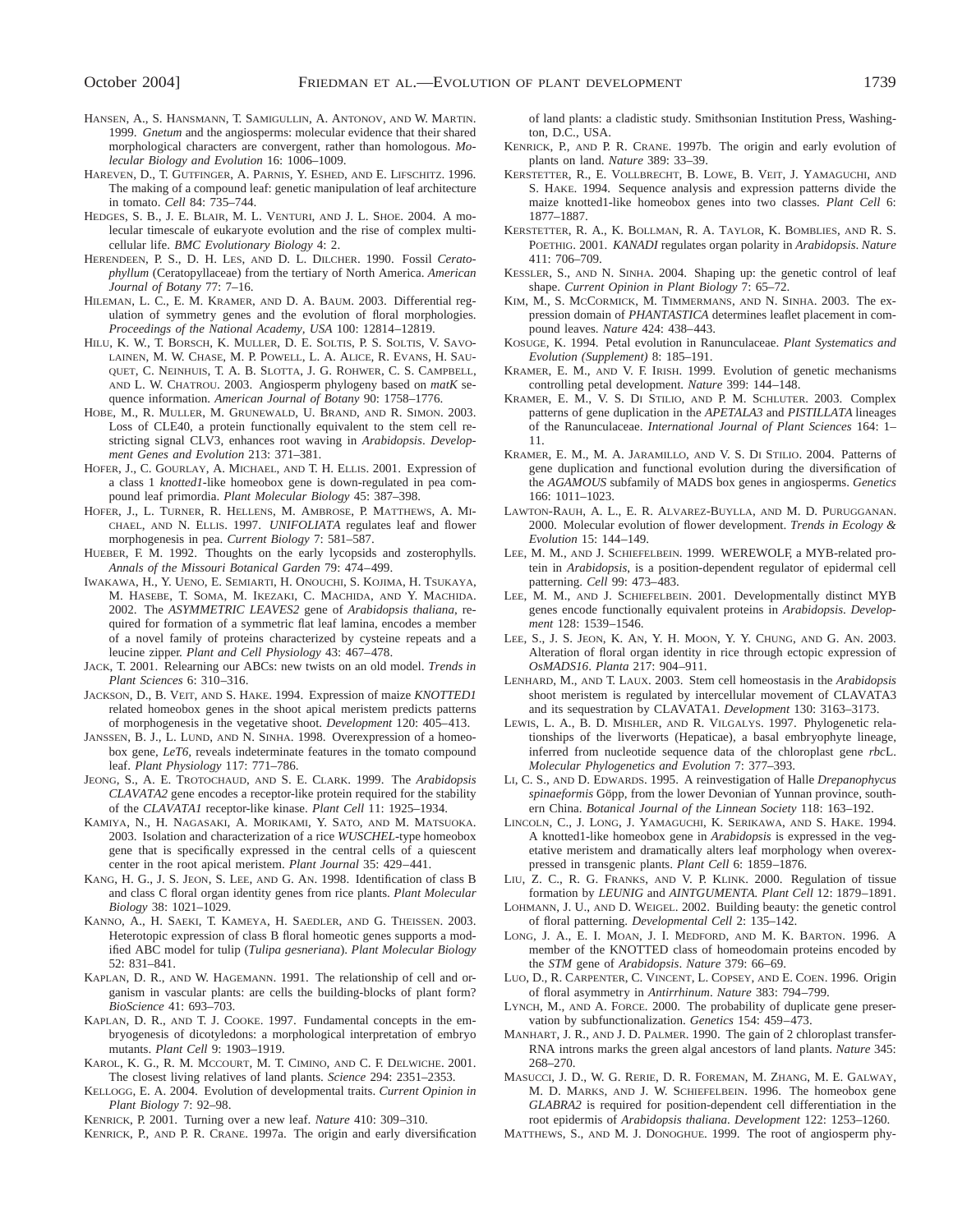logeny inferred from duplicate phytochrome genes. *Science* 286: 947– 950.

- MAYER, K. F., H. SCHOOF, A. HAECKER, M. LENHARD, G. JURGENS, AND T. LAUX. 1998. Role of *WUSCHEL* in regulating stem cell fate in the *Arabidopsis* shoot meristem. *Cell* 95: 805–815.
- MCCONNELL, J. R., J. EMERY, Y. ESHED, N. BAO, J. BOWMAN, AND M. K. BARTON. 2001. Role of *PHABULOSA* and *PHAVOLUTA* in determining radial patterning in shoots. *Nature* 411: 709–713.
- MCCOURT, R. M. 1995. Green algal phylogeny. *Trends in Ecology & Evolution* 10: 219–219.
- MCGINNIS, W., R. L. GARBER, J. WIRZ, A. KUROIWA, AND W. J. GEHRING. 1984. A homologous protein-coding sequence in *Drosophila* homeotic genes and its conservation in other metazoans. *Cell* 37: 403–408.
- MCKINNEY, M. L., AND K. J. MCNAMARA. 1991. Heterochrony: the evolution of ontogeny. Plenum Press, New York, New York, USA.
- MEISTER, R. J., L. M. KOTOW, C. S. GASSER. 2002. SUPERMAN attenuates positive *INNER NO OUTER* autoregulation to maintain polar development of *Arabidopsis* ovule outer integuments. *Development* 129: 4281– 4289.
- MEYEROWITZ, E. M. 2002. Comparative genomics—plants compared to animals: the broadest comparative study of development. *Science* 295: 1482–1485.
- MISHLER, B. D., AND S. P. CHURCHILL. 1984. A cladistic approach to the phylogeny of the bryophytes. *Brittonia* 36: 406–424.
- MISHLER, B. D., AND S. P. CHURCHILL. 1985. Cladistics and the land plants a response to robinson. *Brittonia* 37: 282–285.
- MOURADOV, A., T. GLASSICK, B. HAMDORF, L. MURPHY, B. FOWLER, S. MARLA, AND R. D. TEASDALE. 1998. *NEEDLY*, a *Pinus radiata* ortholog of *FLORICAULA*/*LEAFY* genes, expressed in both reproductive and vegetative meristems. *Proceedings of the National Academy, USA* 95: 6537– 6542.
- NAKAJIMA, K., G. SENA, T. NAWY, AND P. N. BENFEY. 2001. Intercellular movement of the putative transcription factor *SHR* in root patterning. *Nature* 413: 307–311.
- NAM, J., C. W. DE PAMPHILIS, H. MA, AND M. NEI. 2003. Antiquity and evolution of the MADS-box gene family controlling flower development in plants. *Molecular Biology and Evolution* 20: 1435–1447.
- NG, M., AND M. F. YANOFSKY. 2001. Function and evolution of the plant MADS-box gene family. *Nature Reviews Genetics* 2: 186–195.
- NISHIYAMA, T., T. FUJITA, T. SHIN-I, M. SEKI, H. NISHIDE, I. UCHIYAMA, A. KAMIYA, P. CARNINCI, Y. HAYASHIZAKI, K. SHINOZAKI, Y. KOHARA, AND M. HASEBE. 2003. Comparative genomics of *Physcomitrella patens* gametophytic transcriptome and *Arabidopsis thaliana*: implication for land plant evolution. *Proceedings of the National Academy, USA* 100: 8007–8012.
- OHASHI, Y., A. OKA, I. RUBERTI, G. MORELLI, AND T. AOYAMA. 2002. Entopically additive expression of *GLABRA2* alters the frequency and spacing of trichome initiation. *Plant Journal* 29: 359–369.
- OPPENHEIMER, D. G., P. L. HERMAN, S. SIVAKUMARAN, J. ESCH, AND M. D. MARKS. 1991. A *myb* gene required for leaf trichome differentiation in *Arabidopsis* is expressed in stipules. *Cell* 67: 483–493.
- PARENICOVA, L., S. DE FOLTER, M. KIEFFER, D. S. HORNER, C. FAVALLI, J. BUSSCHER, H. E. COOK, R. M. INGRAM, M. M. KATER, B. DAVIES, G. C. ANGENENT, AND L. COLOMBO. 2003. Molecular and phylogenetic analyses of the complete MADS-box transcription factor family in *Arabidopsis*: new openings to the MADS world. *Plant Cell* 15: 1538–1551.
- PARK, J.-H., Y. ISHIKAWA, T. OCHIAI, A. KANNO, AND T. KAMEYA. 2004. Two *GLOBOSA*-like genes are expressed in second and third whorls of homochlamydeous flowers in *Asparagus officinalis* L. *Plant Molecular Biology* 45: 325–332.
- PARK, J.-H., Y. ISHIKAWA, R. YOSHIDA, A. KANNO, AND T. KAMEYA. 2003. Expression of *AODEF*, a B-functional MADS-box gene, in stamens and inner tepals of the dioecious species *Asparagus officinalis* L. *Plant Molecular Biology* 51: 867–875.
- PARKINSON, C. L., K. L. ADAMS, AND J. D. PALMER. 1999. Multigene analyses identify the three earliest lineages of extant flowering plants. *Current Biology* 9: 1485–1488.
- PHAM, T., AND N. SINHA. 2003. Role of *KNOX* genes in shoot development of *Welwitschia mirabilis*. *International Journal of Plant Sciences* 164: 333–343.
- PRYER, K. M., H. SCHNEIDER, A. R. SMITH, R. CRANFILL, P. G. WOLF, J. S. HUNT, AND S. D. SIPES. 2001. Horsetails and ferns are a monophyletic

group and the closest living relatives to seed plants. *Nature* 409: 618– 622.

- PURUGGANAN, M. D., S. D. ROUNSLEY, R. J. SCHMIDT, AND M. F. YANOFSKY. 1995. Molecular evolution of flower development: diversification of the plant MADS-box regulatory gene family. *Genetics* 140: 345–356.
- PYSH, L. D., J. W. WYSOCKA-DILLER, C. CAMILLERI, D. BOUCHEZ, AND P. N. BENFEY. 1999. The GRAS gene family in *Arabidopsis*: sequence characterization and basic expression analysis of the *SCARECROW-LIKE* genes. *Plant Journal* 18: 111–119.
- QIU, Y. L., Y. R. CHO, J. C. COX, AND J. D. PALMER. 1998. The gain of three mitochondrial introns identifies liverworts as the earliest land plants. *Nature* 394: 671–674.
- QIU, Y. L., J. H. LEE, F. BERNASCONI-QUADRONI, D. E. SOLTIS, P. S. SOLTIS, M. ZANIS, E. A. ZIMMER, Z. D. CHEN, V. SAVOLAINEN, AND M. W. CHASE. 1999. The earliest angiosperms: evidence from mitochondrial, plastid and nuclear genomes. *Nature* 402: 404–407.
- RAVEN, J. A., AND D. EDWARDS. 2001. Roots: evolutionary origins and biogeochemical significance. *Journal of Experimental Botany* 52: 381–401.
- RAYNER, R. J. 1984. New finds of *Drepanophycus spinaeformis* Göppert from the Lower Devonian of Scotland. *Transactions of the Royal Society of Edinburgh, Earth Sciences* 75: 333–363.
- RERIE, W. G., K. A. FELDMANN, AND M. D. MARKS. 1994. The *GLABRA2* gene encodes a homeodomain protein required for normal trichome development in *Arabidopsis*. *Genes & Development* 8: 1388–1399.
- RENZAGLIA, K. S., R. J. DUFF, D. L. NICKRENT, AND D. J. GARBARY. 2000. Vegetative and reproductive innovations of early land plants: implications for a unified phylogeny. *Philosophical Transactions of the Royal Society of London, B, Biological Sciences* 355: 769–793.
- ROJO, E., V. K. SHARMA, V. KOVALEVA, N. V. RAIKHEL, AND J. C. FLETCHER. 2002. CLV3 is localized to the extracellular space, where it activates the *Arabidopsis* CLAVATA stem cell signaling pathway. *Plant Cell* 14: 969– 977.
- RONSE DE CRAENE, L. P. R., P. S. SOLTIS, AND D. E. SOLTIS. 2003. Evolution of floral structures in basal angiosperms. *International Journal of Plant Sciences* 164: S329–S363.
- ROTHWELL, G. W. 1999. Fossils and ferns in the resolution of land plant phylogeny. *Botanical Review* 65: 188–218.
- ROUNSLEY, S. D., G. S. DITTA, AND M. F. YANOFSKY. 1995. Diverse roles for MADS box genes in *Arabidopsis* development. *Plant Cell* 7: 1259– 1269.
- RYDIN, C., M. KÄLLERSJÖ, AND E. M. FRIIS. 2002. Seed plant relationships and the systematic position of Gnetales based on nuclear and chloroplast DNA: conflicting data, brooding problems and the monophyly of conifers. *International Journal of Plant Science* 163: 197–214.
- SAMIGULLIN, T. K., W. F. MARTIN, A. V. TROITSKY, AND A. S. ANTONOV. 1999. Molecular data from the chloroplast *rpo*C1 gene suggest deep and distinct dichotomy of contemporary spermatophytes into two monophyla: gymnosperms (including Gnetales) and angiosperms. *Journal of Molecular Evolution* 49: 310–315.
- SANDERSON, M. J., M. F. WOJCIECHOWSKI, J. M. HU, T. S. KHAN, AND S. G. BRADY. 2000. Error, bias, and long-branch attraction in data for two chloroplast photosystem genes in seed plants. *Molecular Biology and Evolution* 17: 782–797.
- SCHIEFELBEIN, J. 2003. Cell-fate specification in the epidermis: a common patterning mechanism in the root and shoot. *Current Opinion in Plant Biology* 6: 74–78.
- SCHNEIDER, H., K. M. PRYER, R. CRANFILL, A. R. SMITH, AND P. G. WOLF. 2002. Evolution of vascular plant body plans: a phylogenetic perspective. *In* Q. C. B. Cronk, R. M. Bateman, and J. A. Hawkins [eds.], Developmental genetics and plant evolution, 330–364. Taylor & Francis, New York, New York, USA.
- SCHOOF, H., M. LENHARD, A. HAECKER, K. F. MAYER, G. JURGENS, AND T. LAUX. 2000. The stem cell population of *Arabidopsis* shoot meristems is maintained by a regulatory loop between the *CLAVATA* and *WUS-CHEL* genes. *Cell* 100: 635–644.
- SCHUSTER, R. M. 1966. The Hepaticae and Anthocerotae of North America east of the hundredth meridian. Columbia University Press, New York, New York, USA.
- SCHUSTER, R. M. 1979. The phylogeny of the Hepaticae. *In* G. C. S. Clarke, J. G. Duckett, British Bryological Society, and Systematics Association [eds.], Bryophyte systematics, 41–82. Academic Press, New York, New York, USA.
- SCOTT, M. P., AND A. J. WEINER. 1984. Structural relationships among genes